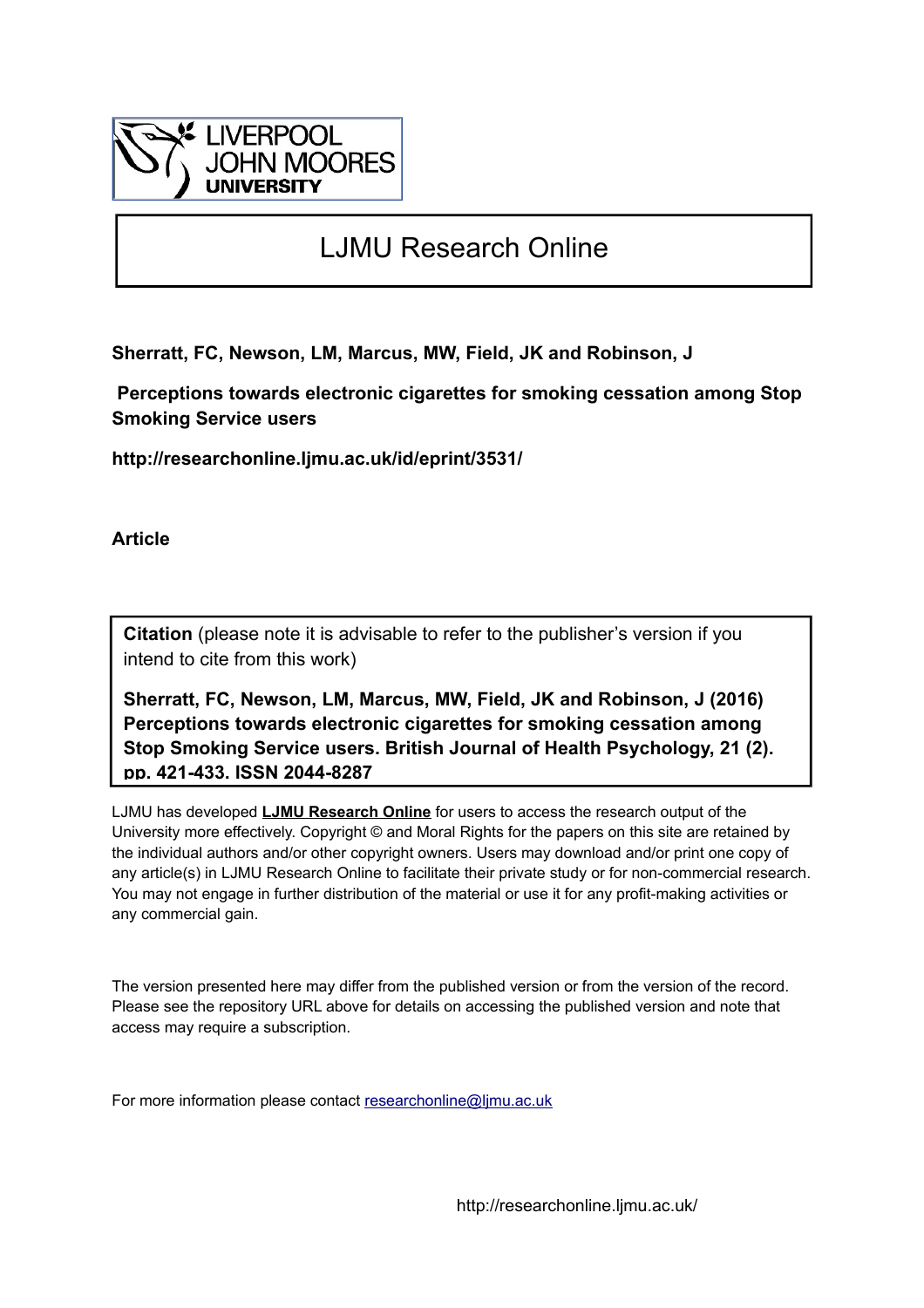The following paper is a revised version submitted to the British Journal of Health

Psychology November 2015.

Access to the published version can be obtained via the British Journal of Health Psychology,

Citations should be printed as follows:

# **Sherratt, FC, Newson, L., Marcus, MW., Field, JK., & Robinson, J. (2015).**

**Perceptions towards electronic cigarettes for smoking cessation among** 

**Stop Smoking Service users. British Journal of Health Psychology,** 

**published online Dec 2015. DOI:10.1111/bjhp.12177**

Perceptions towards electronic cigarettes for smoking cessation among Stop Smoking Service users

Author Note Frances C. Sherratt 1, Lisa Newson 2, Michael W. Marcus 1, John K. Field 1 and Jude Robinson <sup>3</sup>

<sup>1</sup>Roy Castle Lung Cancer Research Programme, Department of Molecular and Clinical Cancer Medicine, University of Liverpool, United Kingdom.

<sup>2</sup>Research Centre for Brain and Behaviour, Natural Sciences and Psychology, Liverpool John Moores University, United Kingdom.

<sup>3</sup>Department of Sociology, Social Policy and Criminology, University of Liverpool, United Kingdom.

Acknowledgments - We would like to acknowledge the staff and clients from Roy Castle FagEnds (Roy Castle Lung Cancer Foundation) for their support with the study. Funding - Research reported in this article was supported by Liverpool Clinical Commissioning Group and Liverpool Primary Care Trust.

Correspondence concerning this article should be addressed to: Frances Sherratt MSc, Roy Castle Lung Cancer Research Programme, Department of Molecular and Clinical Cancer Medicine, University of Liverpool Cancer Research Centre, 200 London Road, Liverpool, L3 9TA, United Kingdom. E-mail: sherratt@liverpool.ac.uk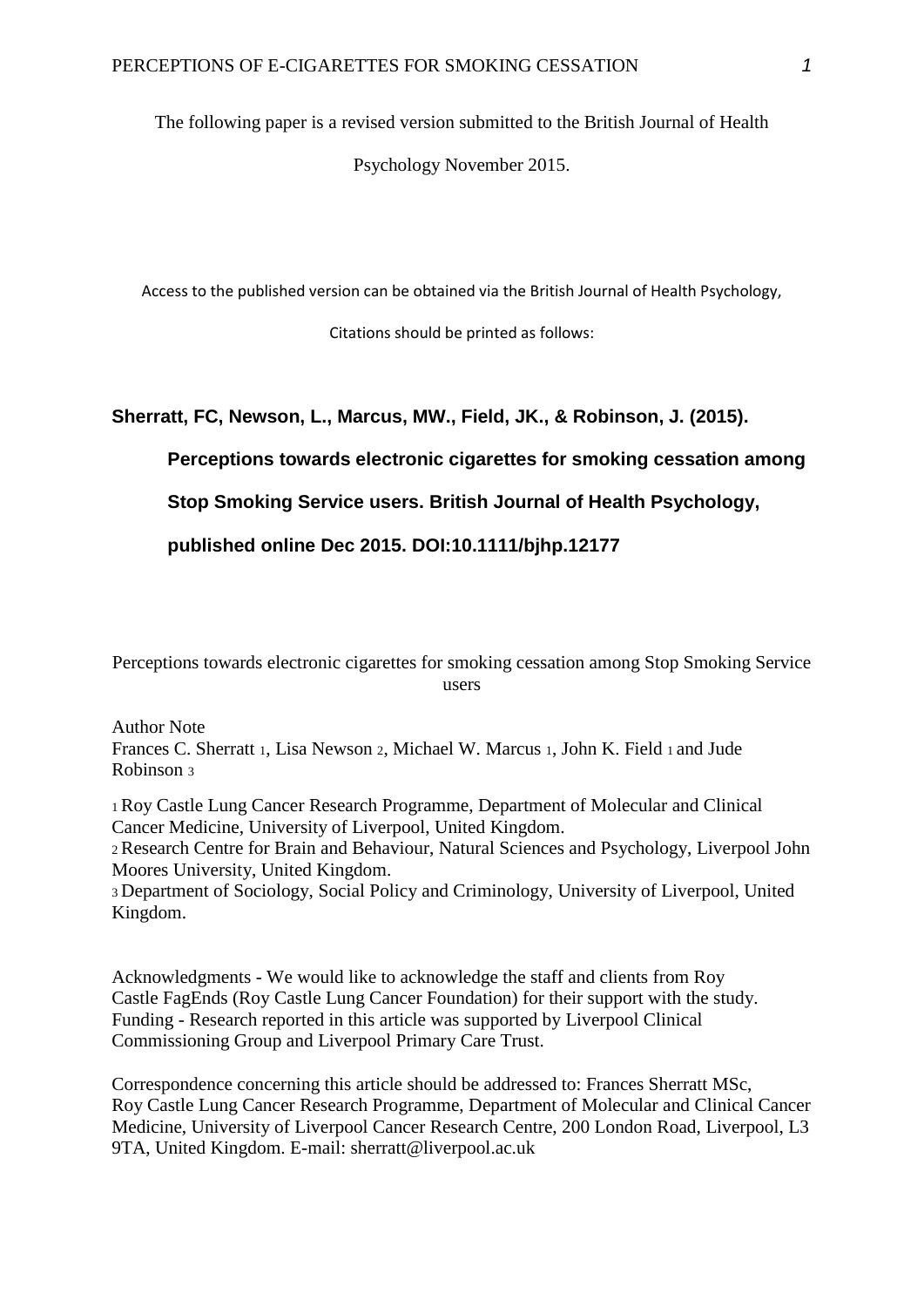## **Statement of contribution**

#### **What is already known on this subject?**

• Research suggests that e-cigarettes may help smokers quit smoking but further studies are needed.

Electronic cigarette use in Stop Smoking Services has increased substantially in recent years, although e-cigarettes are currently not regulated.

There is debate within the academic community regarding e-cigarette efficacy and safety.

### **What does this study add?**

Service users interviewed in the current study felt uncertain regarding e-cigarette efficacy and safety.

E-cigarette ever users viewed e-cigarettes as effective and safe, more often than never users.

Accurate and up-to-date education will enable service users to make informed treatment decisions.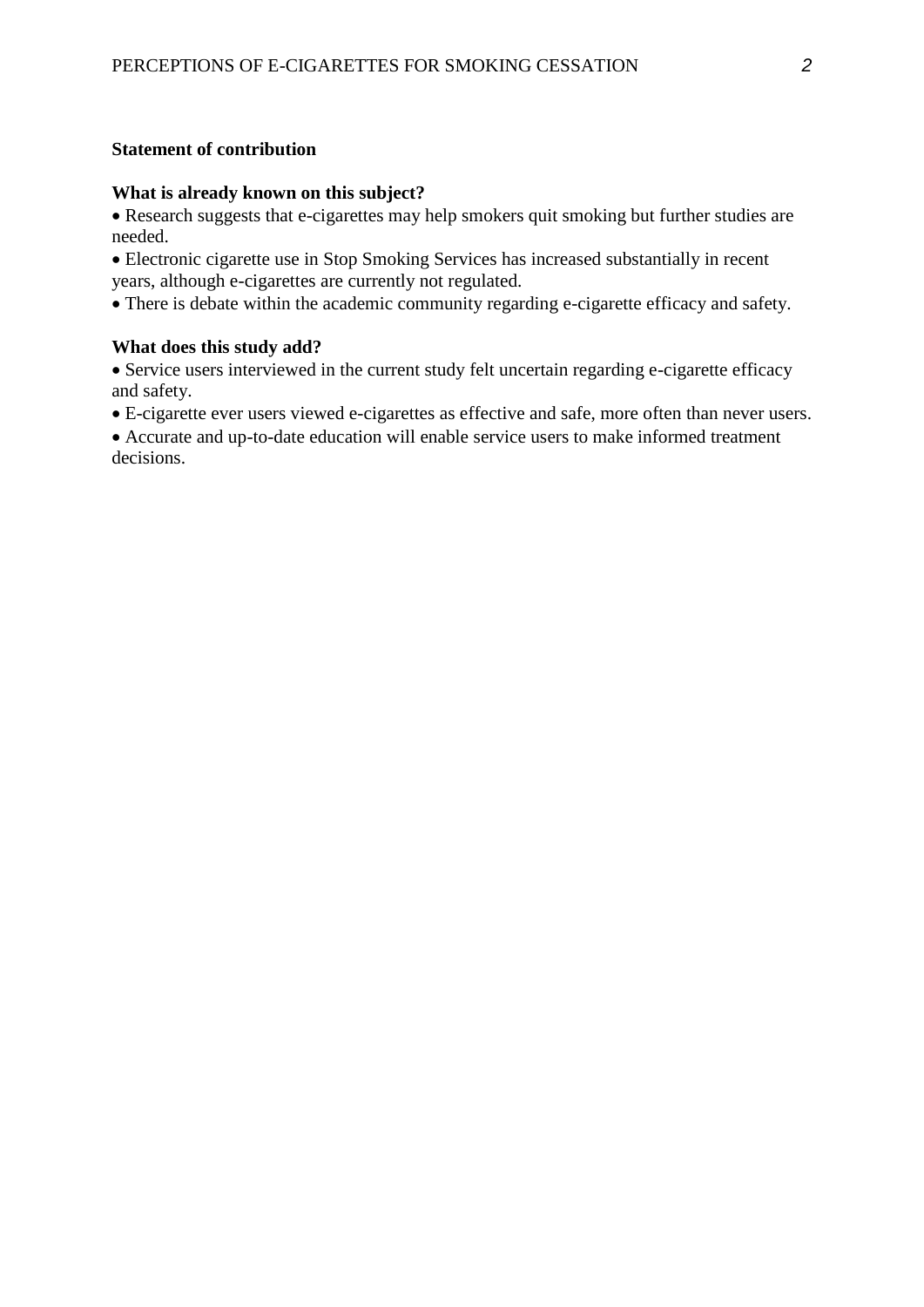#### **Abstract**

#### **Objectives**

Electronic cigarettes (e-cigarettes) are promoted as smoking cessation tools, yet they remain unavailable from Stop Smoking Services in England; the debate over their safety and efficacy is ongoing. This study was designed to explore perceptions and reasons for use or non-use of electronic cigarettes as smoking cessation tools, among individuals engaged in Stop Smoking Services.

#### **Methods**

Semi-structured telephone interviews were undertaken with twenty participants engaged in Stop Smoking Services in the Northwest of England. Participants comprised of both individuals who had tried e-cigarettes ( $n = 6$ ) and those who had not ( $n = 14$ ). Interviews were digitally recorded and transcribed verbatim. The transcripts were subject to thematic analysis, which explored participant beliefs and experiences of e-cigarettes.

## **Results**

A thematic analysis of transcripts suggested that the following three superordinate themes were prominent: (1) self-efficacy and beliefs in e-cigarettes; (2) e-cigarettes as a smoking cessation aid; (3) cues for e-cigarette use. Participants, particularly never users, were especially concerned regarding e-cigarette efficacy and safety. Overall, participants largely expressed uncertainty regarding e-cigarette safety and efficacy, with some evidence of misunderstanding.

## **Conclusions**

Evidence of uncertainty and misunderstanding regarding information on e-cigarettes highlights the importance of providing smokers with concise, up-to-date information regarding e-cigarettes, enabling smokers to make informed treatment decisions. Furthermore,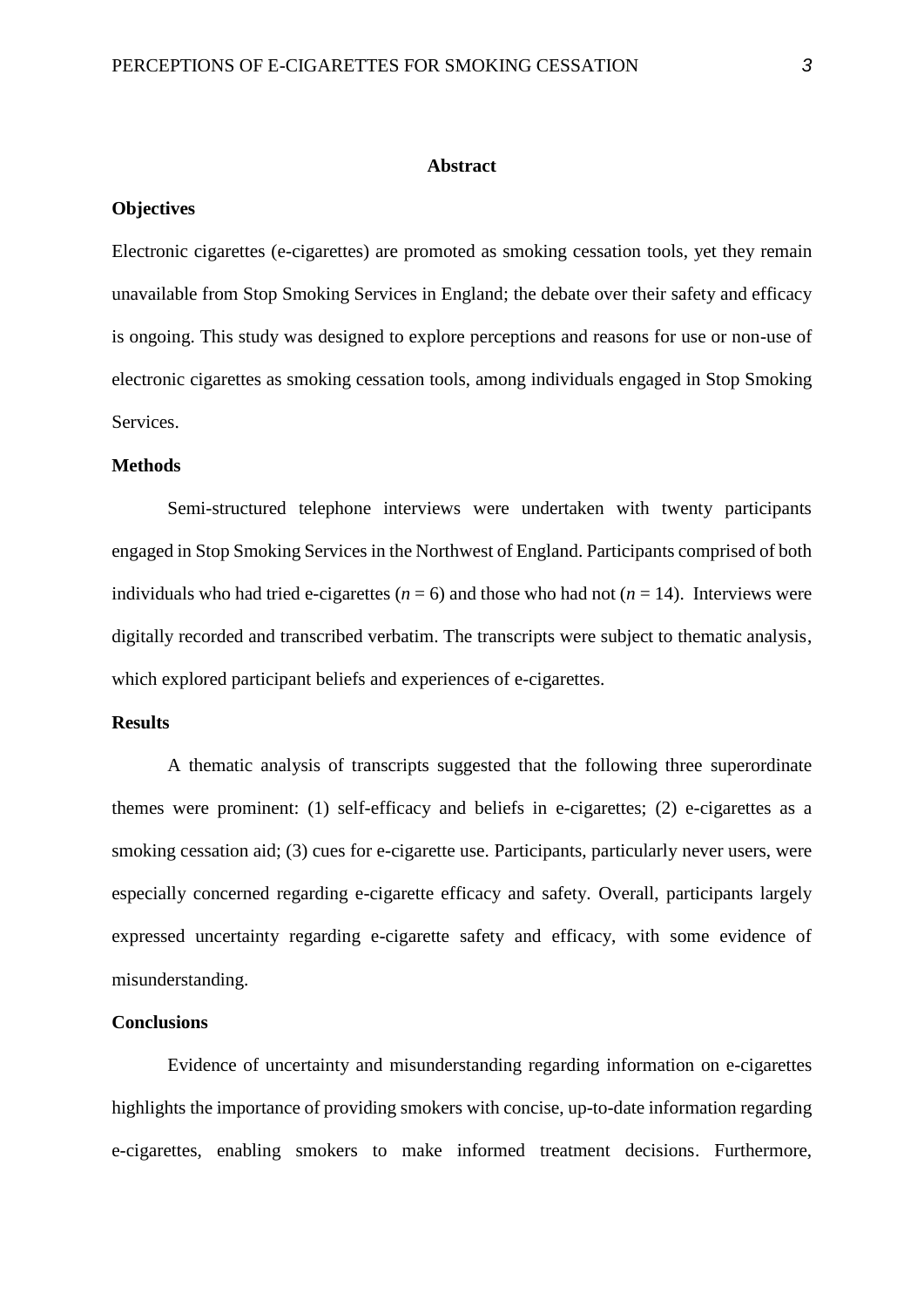identification of potential predictors of e-cigarette use can be used to inform Stop Smoking Services provision and future research.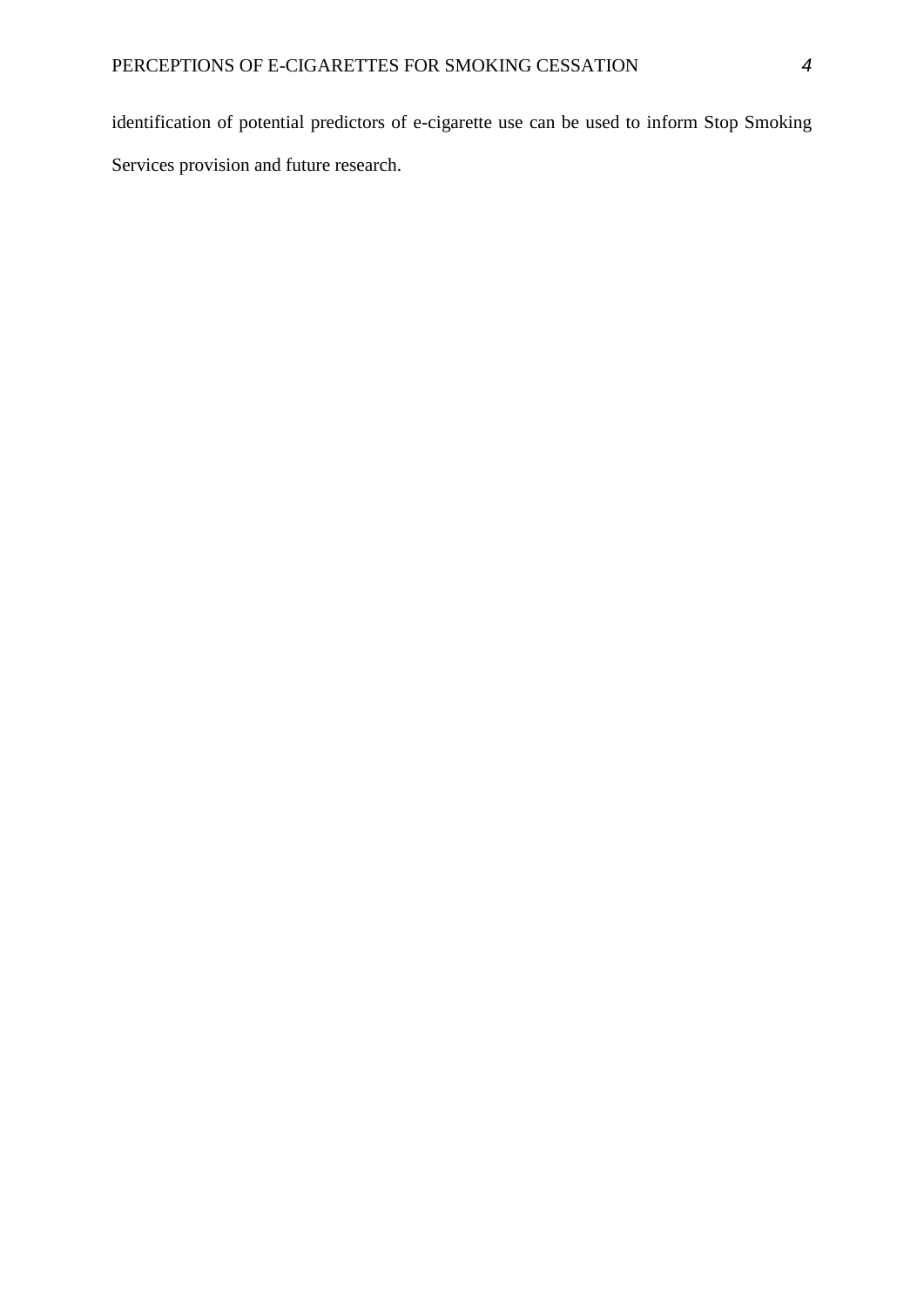Perceptions towards electronic cigarettes for smoking cessation among Stop Smoking Service users

Electronic cigarettes (e-cigarettes), also known as vapourisers or electronic nicotine delivery systems, are battery-powered nicotine delivery devices, which tend to be marketed as a less harmful alternative to smoked tobacco (Bauld, Angus, & De Andrade, 2014). Ecigarette use now appears to be prevalent amongst general populations in England; a recent survey estimated that 21.3% of current and recent former smokers reported any use of ecigarettes (West, Beard, & Brown, 2015). Furthermore, it has been suggested that more than 6000 premature deaths per year could be avoided in the UK for every million smokers who convert to e-cigarettes (West & Brown, 2014).

Stop Smoking Services (SSS) in England provide evidence-based behavioural and pharmaceutical interventions to support smokers in quitting smoking and such services have proven to be highly effective in reducing smoking prevalence (Ferguson, Bauld, Chesterman, & Judge, 2005; Judge, Bauld, Chesterman, & Ferguson, 2005). Currently, the National Institute for Health and Care Excellence (NICE) (2013) recommend the use of licenced nicotine containing products to aid smoking cessation. E-cigarettes are not presently licensed and so, they are not recommended or prescribed within UK health services, including SSS. However, SSS practitioners are currently encouraged to be open and supportive to service users interested in trying e-cigarettes (National Centre for Smoking Cessation and Training, 2014).

There is currently limited research regarding e-cigarette use and perceptions within SSS. Beard, Brose, Brown, West, and McEwen (2014) initially documented increases in ecigarette use within SSS, with 90% of practitioners reporting e-cigarette use among service users. Similarly, Hiscock et al. (2014) also reported significant increases in e-cigarette use within SSS between 2011-2013, whilst additionally highlighting practitioner uncertainties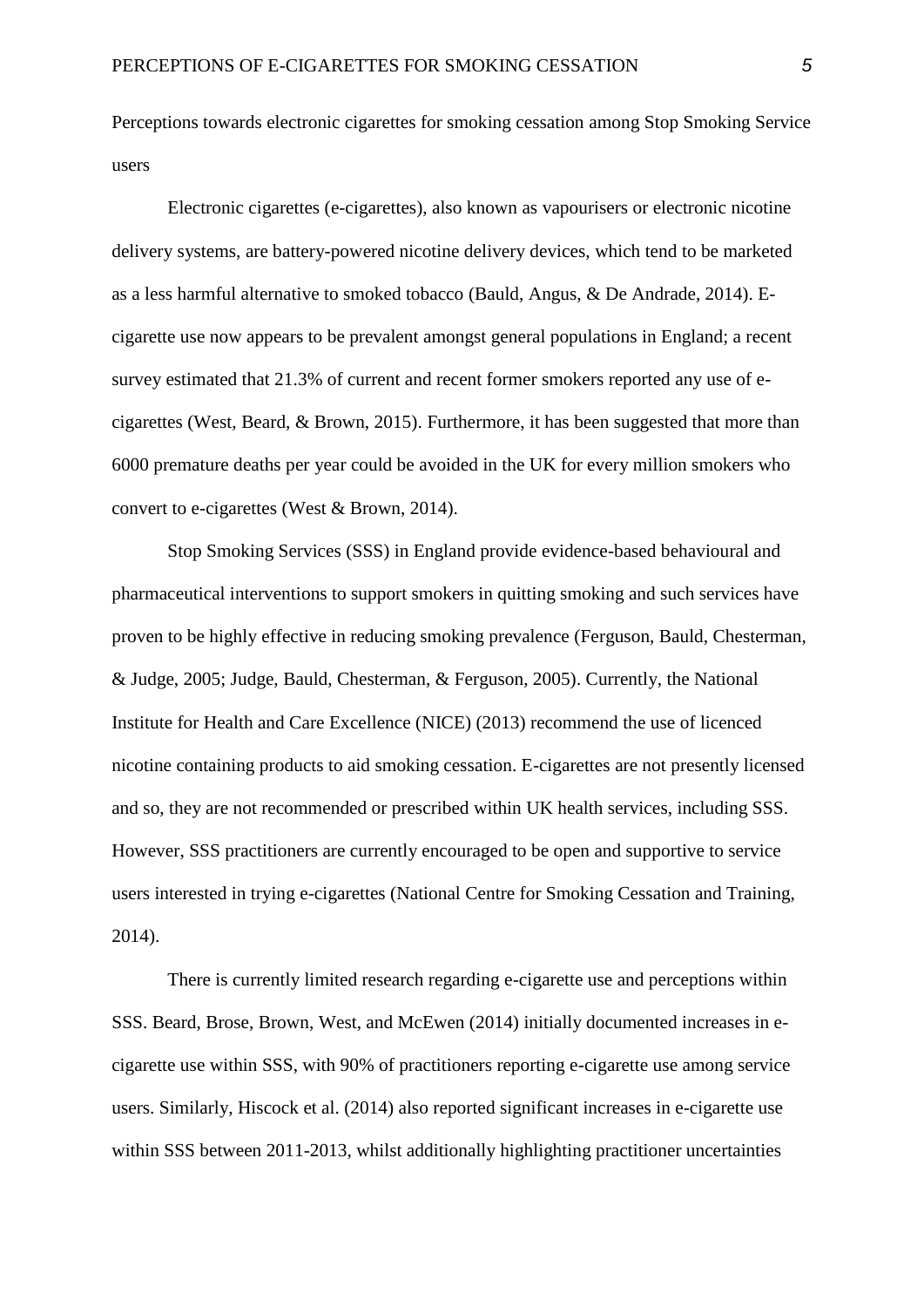regarding the provision of advice on e-cigarette use and safety. Sherratt, Marcus, Robinson, Newson, and Field (2015) surveyed SSS users and found that 51.7% had tried e-cigarettes. Furthermore, e-cigarette risk perceptions were significantly associated with e-cigarette use (*p*   $\langle 0.001 \rangle$ , suggesting that smokers who view e-cigarettes as less harmful were more likely to use them.

Debate within the academic community regarding e-cigarette safety and efficacy is ongoing (Ashton, 2014; Watson & Forshaw, 2014). A Cochrane review suggested that ecigarettes appear to help smokers stop smoking (compared to placebo e-cigarettes) and aid smokers in reducing cigarette consumption (McRobbie, Bullen, Hartmann-Boyce, & Hajek, 2014). Moreover, the randomised controlled trials included in the review reported no serious adverse events associated with e-cigarette use; however, the authors acknowledged that the review was based on a small number of trials, low event rates, and wide confidence intervals around the estimated effect sizes. A more recent meta-analysis (Allehebi, Khan, & Stanbrook, 2015) suggested that at one month, e-cigarettes significantly improve the prevalence of smoking abstinence among quitters, although this effect was not observed over longer periods of three or six months. Furthermore, adverse effects of e-cigarette use noted in this review included dry cough, throat irritation, and shortness of breath. The incidence of serious adverse events did not differ between e-cigarettes and placebo e-cigarettes, but ecigarette use was associated with a higher rate of adverse effects than nicotine patches. Allehebi et al. (2015) suggest that whilst e-cigarettes remain unregulated, those seeking to quit smoking should use more established smoking cessation aids.

The current study primarily attempts to identify motivations to e-cigarette use among SSS users, and secondarily, considers any differences in beliefs between e-cigarette ever users (participants who currently or have previously used e-cigarettes) and never users (participants who have never tried e-cigarettes). By conducting this research, knowledge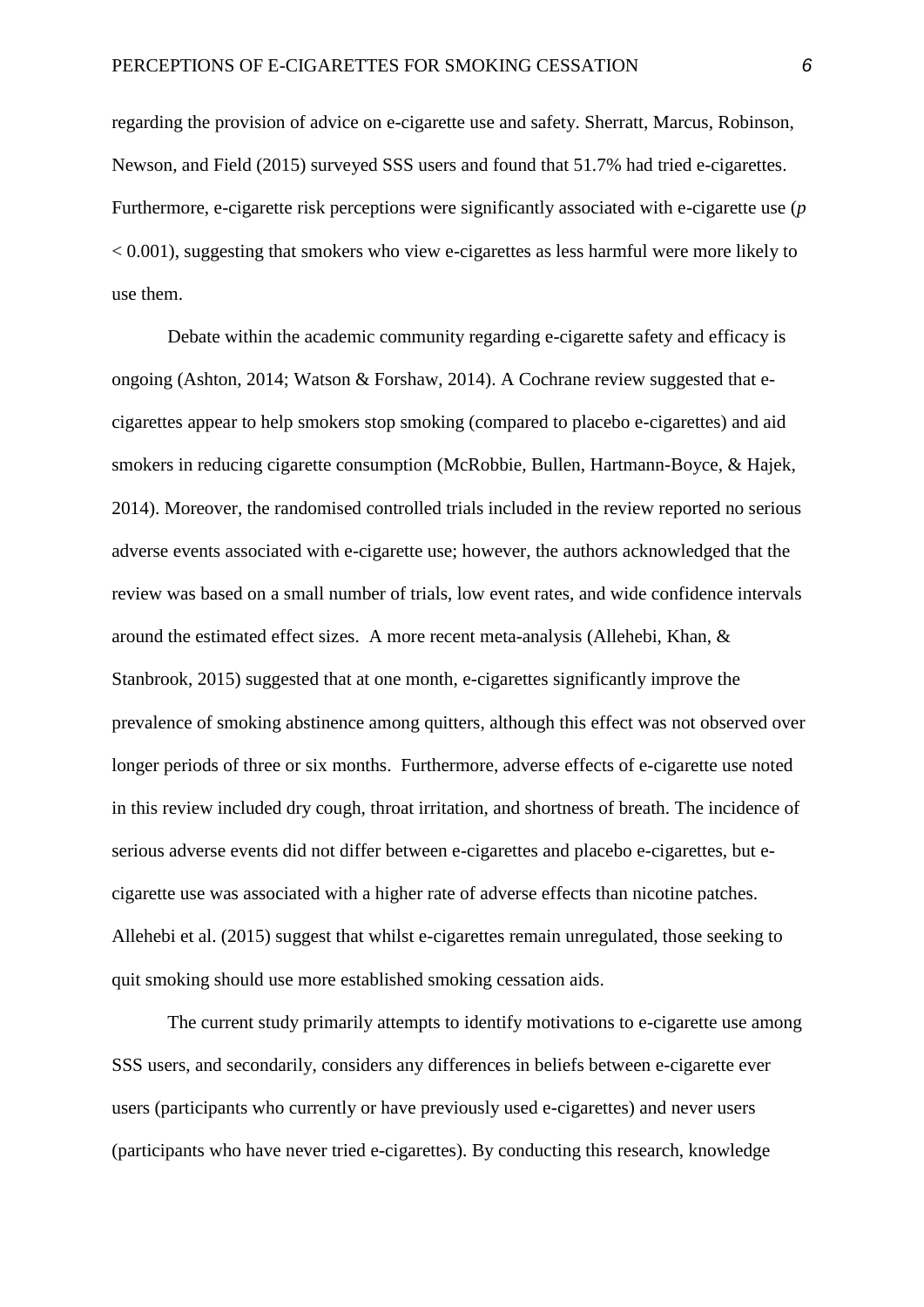regarding the motivations of e-cigarette use among SSS users will be investigated and gaps in e-cigarette understandings among service users will be identified. Both of the aforementioned outcomes have important implications for areas of SSS provision, including service planning and staff training; ultimately, improvements in SSS provision will influence smoking cessation success rates.

## **Methods**

To our knowledge, previous research has not explored e-cigarette perceptions and experiences among treatment-seeking smokers and therefore, a qualitative approach was adopted; a qualitative approach can be particularly useful in circumstances whereby the area of research investigated is novel or if the phenomena explored is complex or dilemmatic (Smith, Michie, Stephenson, & Quarrell, 2002). An inductive data-driven thematic analysis (TA) has been utilised for this study as it provides a theoretically flexible approach, capable of providing detailed accounts and exploring patterned meaning across the whole dataset (Braun & Clarke, 2006). Thematic analysis has been used extensively across health and wellbeing research and is particularly relevant to applied research settings, such as SSS (Braun & Clarke, 2014).

#### **Participants**

An opportunity sample of twenty participants were recruited from SSS in the Northwest of England. All but one of the participants were White British (*n* = 19, 95%) and the majority of participants were male  $(n = 14, 70\%)$ . Participant median age was 51.5 years old (range 25-59). The rolling programme approach adopted by this SSS enabled us to capture e-cigarette perspectives among service users at varying stages of the smoking cessation process. Most participants  $(n = 13)$  were recent former smokers (i.e. they had not smoked within at least the last 7 days) and just under a third of participants ( $n = 6$ ) had used e-cigarettes. Regardless of current smoking status, participants had or were (dependent on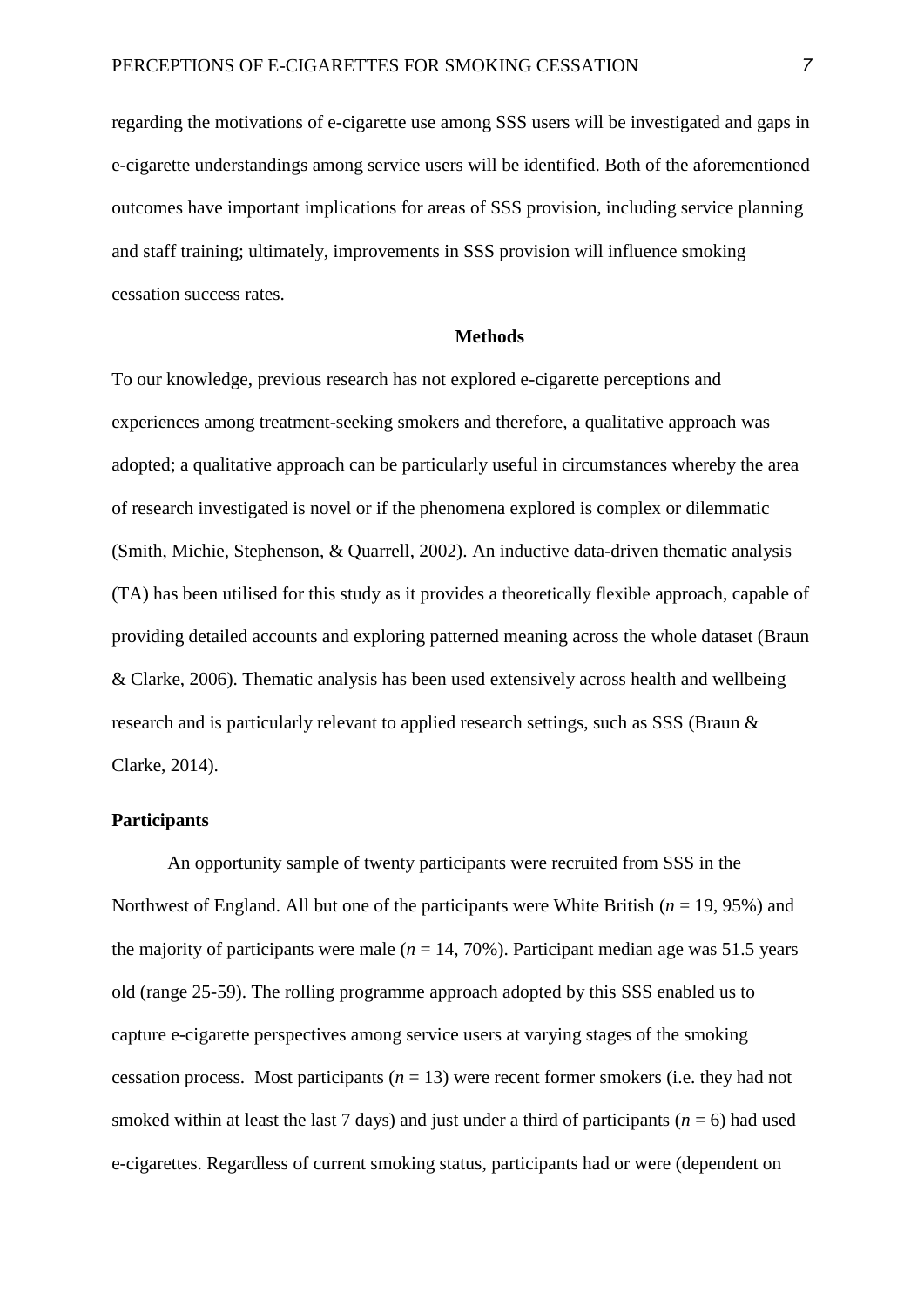smoking status) smoking a median of 30 tobacco cigarettes per day (range 10-50). Full ethical approval for the research was obtained from the local National Research Ethics Service Committee. Participants were informed that they could withdraw from the study at any time, that data would be anonymised, and that the results of the study might be published in a scientific journal.

## **Materials**

Telephone interviews were undertaken for the current study. Some researchers argue that telephone interviews may inhibit rapport between interviewer and participant; however, telephone interviews can be beneficial in that they increase participant anonymity in relation to studying sensitive issues and they also reduce costs in relation to time and finances, such as travel expenses (Irvine, Drew, & Sainsbury, 2013). A topic guide was prepared prior to the interviews based upon previous quantitative pilot work and literature. Open-ended questions were asked in relation to e-cigarette awareness, use, and beliefs regarding safety and efficacy, for example: "Do you know of any risks at all in relation to electronic cigarettes?" and "Some people feel electronic cigarettes area a good thing and some feel they're a bad thing; what is your view?") The topic guide was, however, flexible to allow the participants to express their own views and experiences. The interviews averaged 21 minutes in duration (range 15-60 minutes), were audio taped, transcribed verbatim and anonymised, using allocation of pseudonyms.

#### **Procedure**

Participants were recruited from drop-in sessions delivered by a SSS, hosted within community venues (e.g. GP surgeries, children's centres, libraries). SSS advisors introduced service users to the interviewer (first author). The interviewer was a thirty year old female, never smoker. The interviewer provided potential participants with a participant information sheet and gave them the opportunity to ask any questions. Those who agreed to participate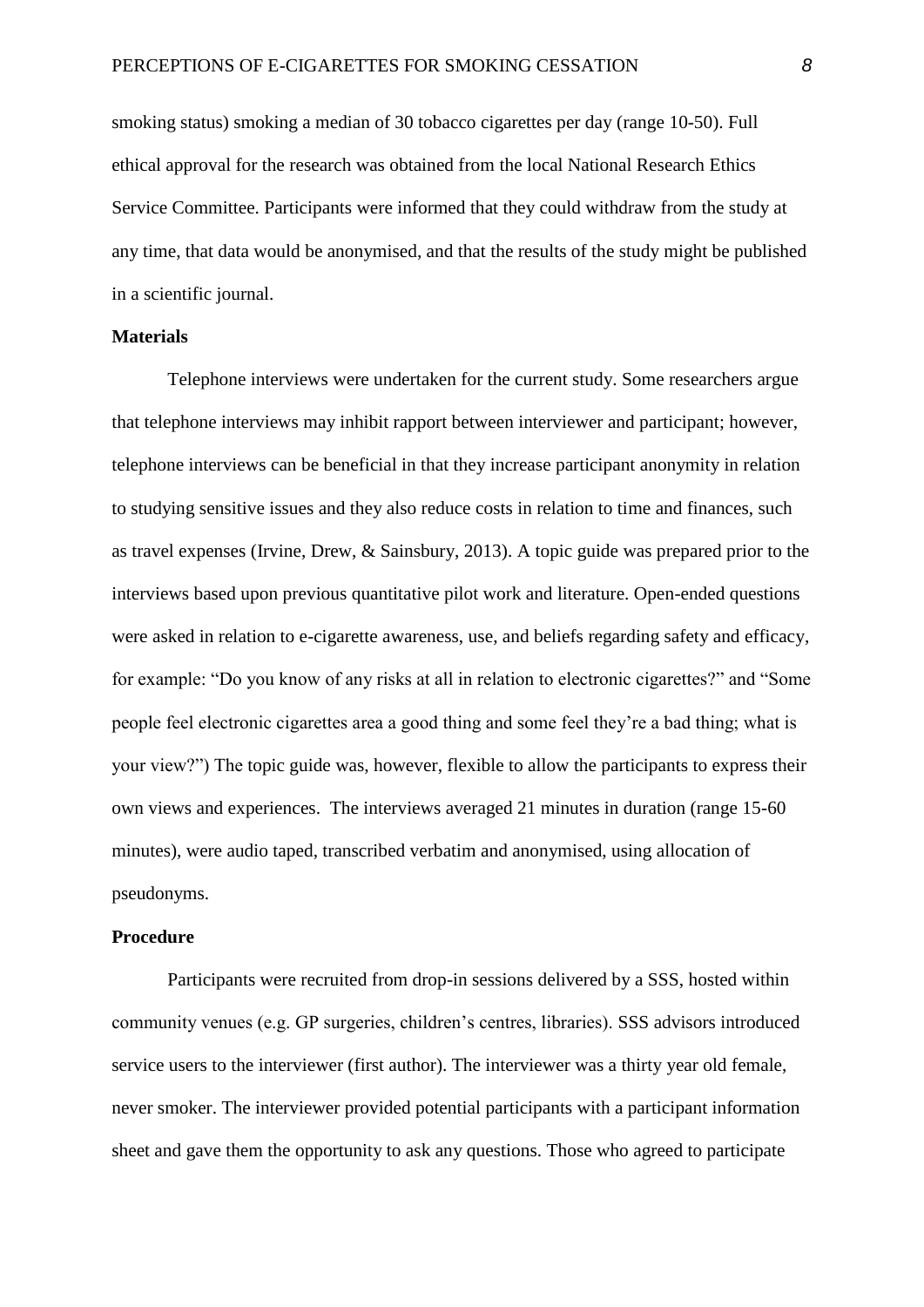provided informed consent to be contacted to complete a telephone interview. Furthermore, completion of a brief questionnaire was delivered to all consenting participants at this stage, which enabled collation of details pertaining to participant characteristics.

Participants were contacted for the interview shortly after providing consent. Interviews began with the interviewer introducing herself, emphasising that the research was independent of the SSS, and explaining that the aim of the interview was to explore participants' perceptions and experiences of smoking behaviours. This was part of a larger mixed methods study which aimed to explore service users' experiences at different stages in the cessation process, and only the accounts of e-cigarettes are referred to here.

## **Data Analysis**

The data was subjected to thematic analysis, informed by Braun and Clarke's (2006) step-by-step guide. The first author, a social sciences PhD student transcribed the data verbatim, following which, both the first and second authors read and re-read the transcripts in order to become familiar with the breadth and depth of data being discussed. Data was entered into NVivo 10 (QSR International, 2012) and initial codes were generated systematically on a line-by-line basis relevant to the research question. These codes were collated into potential themes. Subsequent creation and discussion of themes occurred through face-to-face and online discussions between the first, second and fifth authors, which ensured that that themes were applicable to both the related coded extracts and the dataset as a whole.

Our analytical strategy was inductive and data-driven, focusing upon identifying and discussing the salient themes repeated across and within transcripts. Themes were reworked and subsequently validated across the data. The second author was a senior lecturer in health psychology who was independent of the project, which minimised interpretive bias in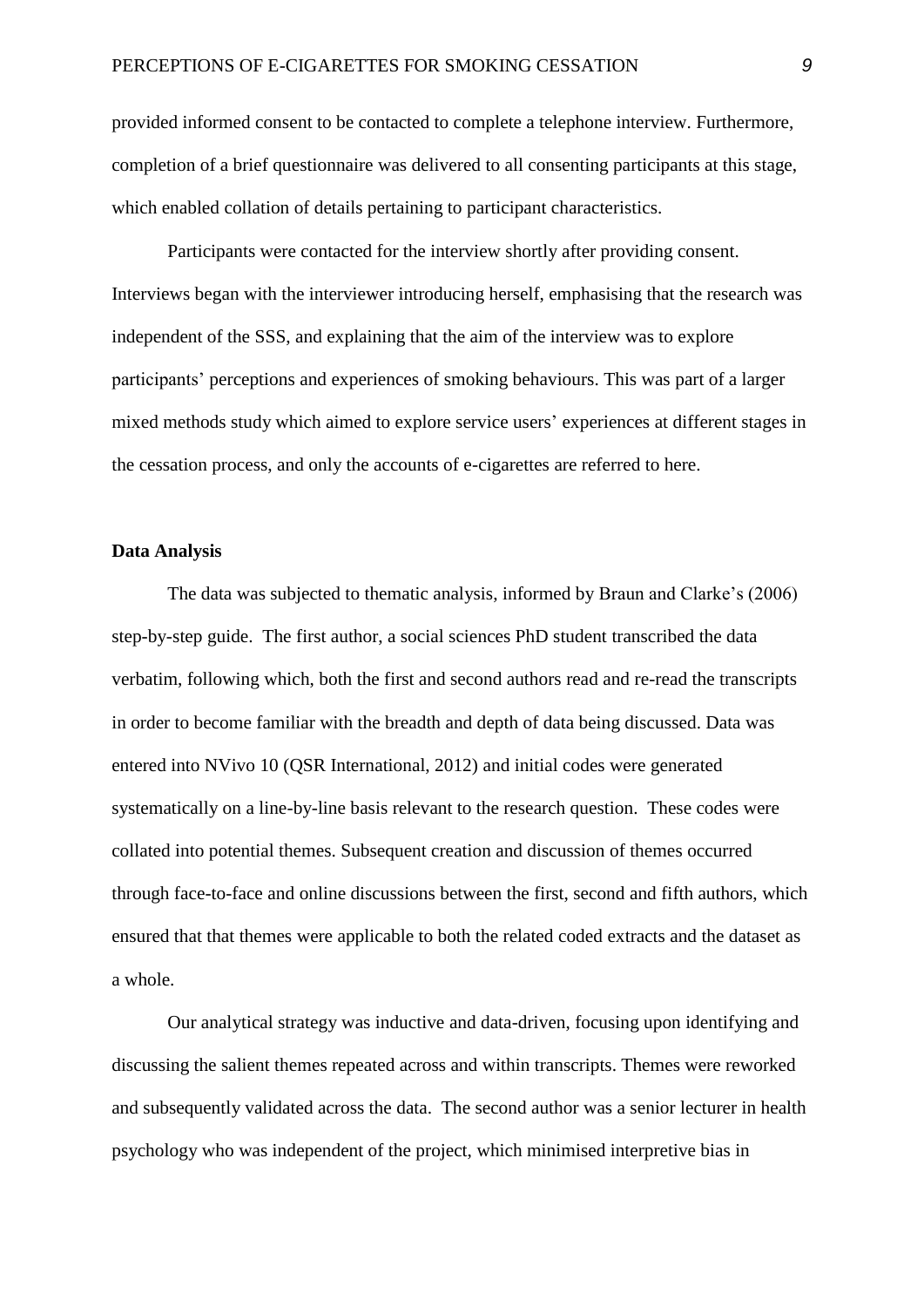analysis. The fifth author was a lecturer in sociology and the first author's PhD supervisor. Finally, a thematic map was generated, themes were defined and transcript quotations were selected to illustrate the themes identified. The results section presents participant quotes alongside the age, gender and e-cigarette status of the respective participant.

#### **Results**

The final analysis resulted in the creation of three superordinate themes: (1) selfefficacy and beliefs in e-cigarettes; (2) e-cigarettes as a smoking cessation aid; (3) cues for ecigarette use. The first superordinate theme consists of two master themes, including "Uncertainty" and "Misunderstandings". The second superordinate theme is comprised of the master themes, "Safety" and "E-cigarette efficacy". The final superordinate theme includes the master themes, "Endorsement" and "Availability" (See Figure 1).

# **Self-efficacy and beliefs regarding e-cigarettes**

Self-efficacy and beliefs regarding e-cigarettes is the first superordinate theme to be discussed. Glanz, Rimer, and Viswanath (2008) described perceived self-efficacy as one's own perception towards his or her capabilities to successfully perform a behaviour (i.e. ecigarette use), which is necessary to achieve a given attainment (i.e. smoking cessation). Participants' beliefs regarding the consequences of using an e-cigarette on the success of their smoking cessation are underpinned by the two master themes: "Uncertainty" and "Misunderstandings"

**Uncertainty.** The results suggest that many participants felt uncertain or lacked confidence in regard to the use and content of e-cigarettes. This was most evident amongst never e-cigarette users (i.e. those who had never used an e-cigarette) compared to ever ecigarette users (i.e. current or former e-cigarette users). Although never users typically understood the principles of e-cigarette use, most described use and content with uncertainty.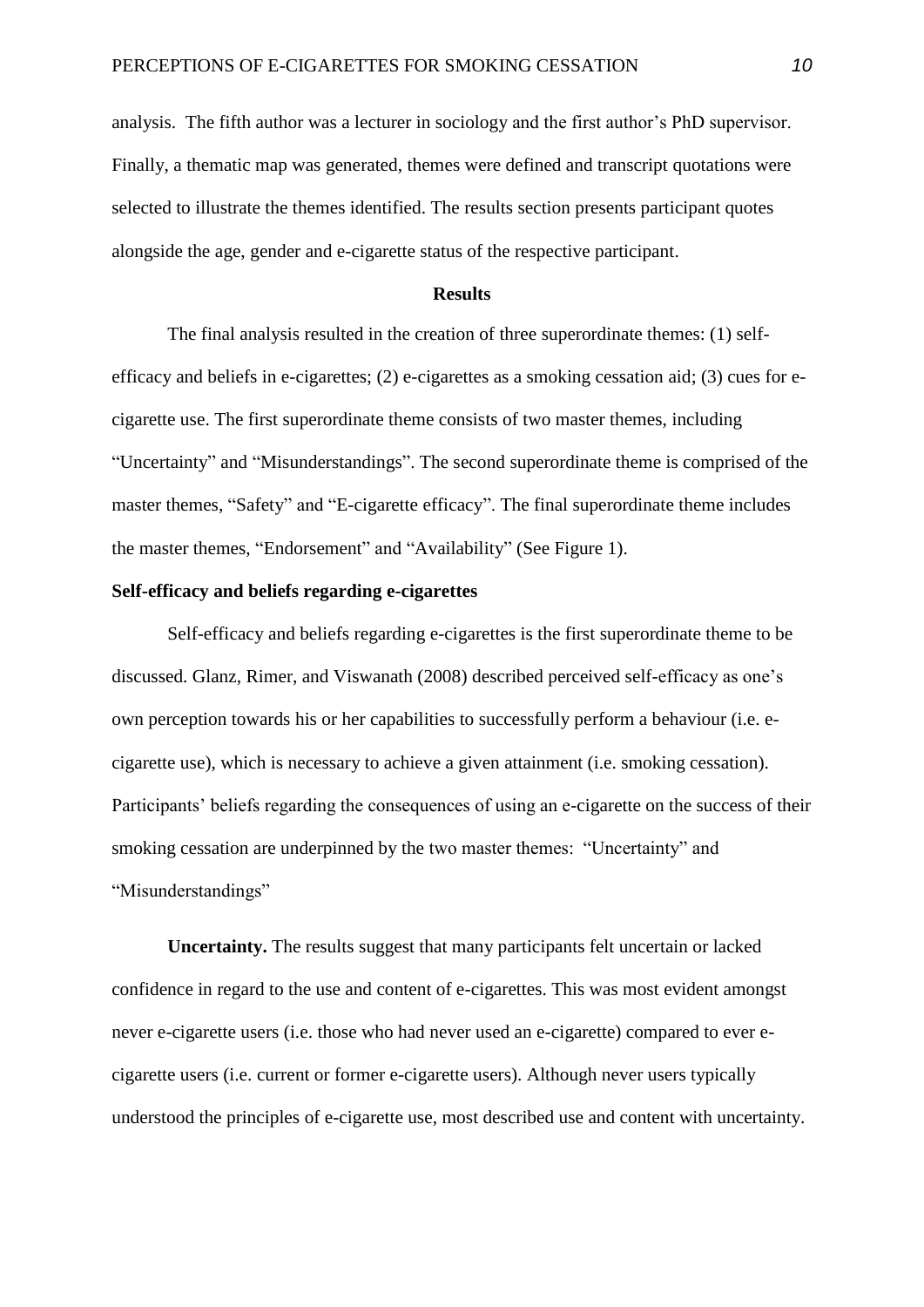I don't know, it's some kind of oil isn't it? And it's a flavour, you know, you pick your flavour of your ciggy? You know, what you used to smoke and stuff and I do know quite a few that have them but they don't smoke it like you would smoke a ciggy (59, Female, Never).

Never users were typically more uncertain regarding the use of e-cigarettes, which might suggest that self-efficacy regarding the use of e-cigarettes may contribute towards use. One e-cigarette ever user attributed discontinued e-cigarette use to her uncertainty regarding e-cigarette content and safety, "I bought one, but at the same time, I don't, I just don't trust them. Everyone keeps saying 'oh it's vapour' but I don't trust them." (57, Female, Ever). This suggests that insufficient education regarding e-cigarette use and content may deter use amongst some ever users, as well as never users.

**Misunderstandings.** It is noteworthy that throughout the data, participants referred to e-cigarettes as e-cigs, electronic cigarettes, and flavoured ciggys. Participants referred to using e-cigarettes, smoking, and vaping behaviours. Some participants appeared to misunderstand aspects regarding e-cigarette content, which could have contributed towards uncertainty of use. Several participants suggested that e-cigarettes may contain tar, tobacco, toxins, or toxic chemicals.

I'm sure, you know when you go to these shops and they ask you, what brand cigarettes you smoke and they fill the electronic cigarettes with, it's like a tar. That's what I heard now, I don't know, what I have just heard, but they put like a tar… (49, Female, Never).

One participant explicitly described how they were deterred from using e-cigarettes as they believed that tobacco was present in e-cigarettes, "I just don't think that meself it's worth bothering with because you're still getting the tobacco aren't you?" (48, Male, Never).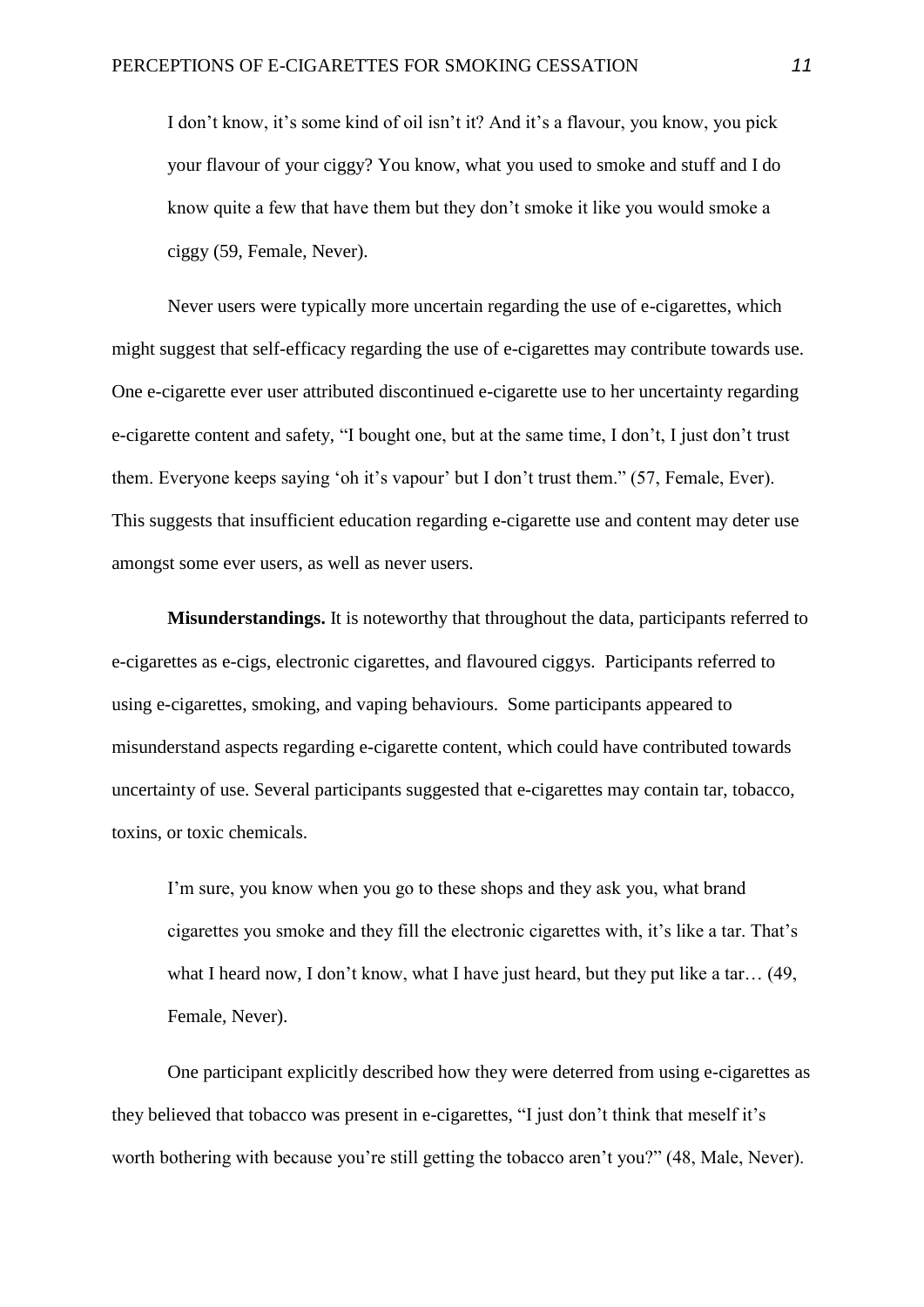This highlights how inadequate or inaccurate sources of information may have influenced decisions regarding e-cigarette use. This might suggest that if never users expressed greater confidence in their ability and knowledge regarding e-cigarette use, this would enable them to make more informed treatment decisions.

#### **E-cigarettes as a smoking cessation aid**

The second superordinate theme: "E-cigarettes as a smoking cessation aid" was denoted by the two master themes, "Safety" and "E-cigarette efficacy". This theme highlights how participants' beliefs about the use of e-cigarettes may facilitate or impede their smoking cessation efforts. The results suggest that this major theme is closely linked to the aforementioned theme, "Self-efficacy and beliefs regarding e-cigarettes". Many participants who described greater uncertainty surrounding self-efficacy and e-cigarette use were often more likely to perceive e-cigarettes as harmful or ineffective as a smoking cessation tool.

**Safety.** Safety appeared to be an important concern for all participants. E-cigarette ever users tended to perceive e-cigarettes as safer than smoked tobacco, "Well I mean, to me, I know they're not as harmful as cigarettes." (59, Male, Ever). Several users justified their perceptions, by recalling specific differences between smoked tobacco and e-cigarettes in regard to harm, "I can't see them being as harmful (as smoked tobacco) because there's no  $CO<sub>2</sub>$  in them" (40, Male, Ever). However, it is noteworthy that regardless of e-cigarette use, the language here indicates acceptance of e-cigarettes relative to the comparison of health risks against using tobacco cigarettes, as opposed to stating there are no health risks to using e-cigarettes per se.

Three never users also made comparisons between the health risks associated with ecigarettes and tobacco cigarettes: For example, one participant explained, "These electronic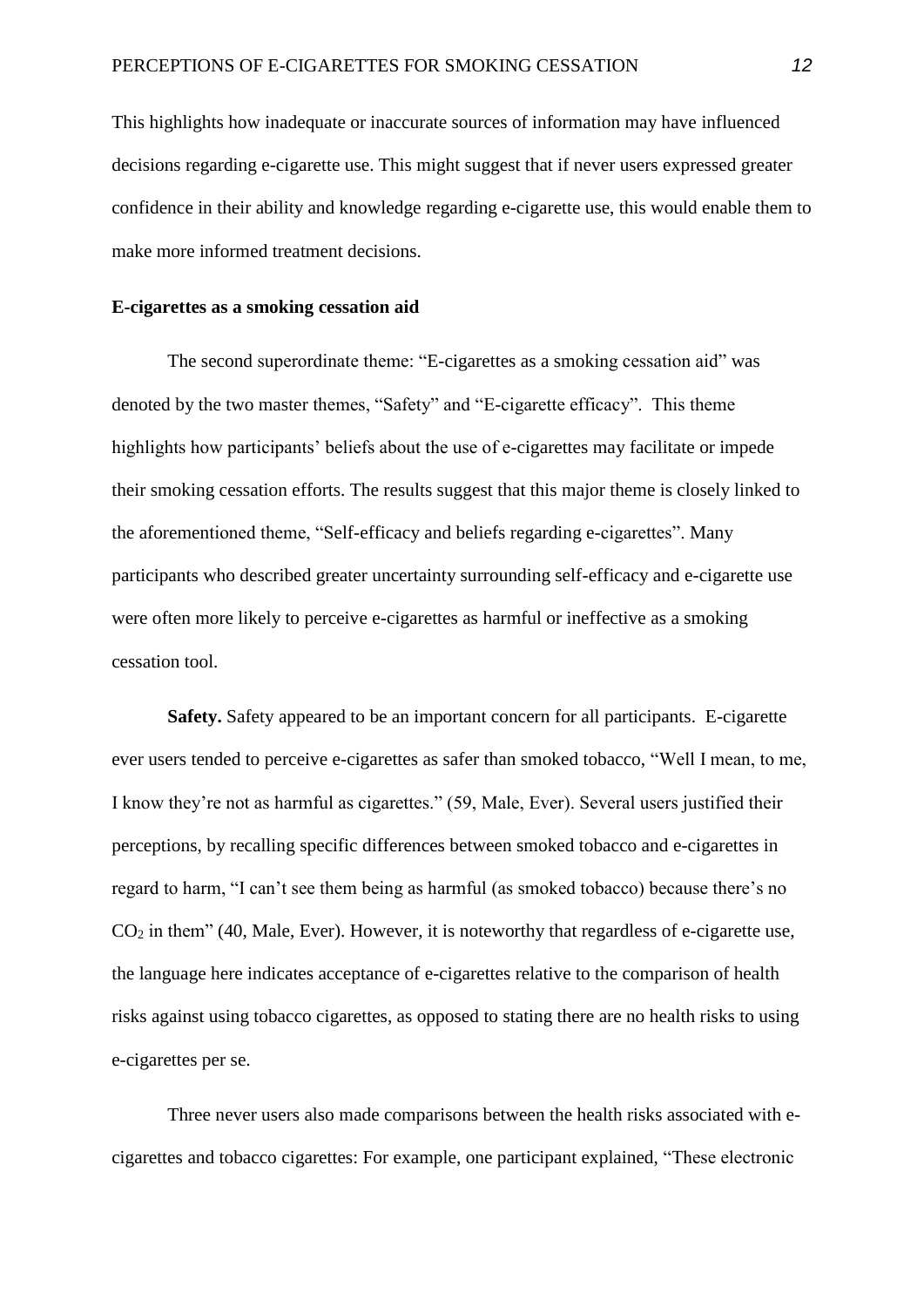cigarettes, they're an alternative… it takes you away from the carbon monoxide and other toxins that are inherent in smoking" (54, Male, Never). Despite this, typically never users were substantially more cynical regarding safety, often expressing concerns regarding the content of e-cigarettes "I think there might be (risks) because looking at them, it's just like having a ciggy. It's just there all the time and I know it's not smoke or whatever it is but it was just all the time" (58, Male, Never), and deficiencies in research were also noted.

As I say, they've done studies on it and stuff but no one really knows if there is any health risks at the moment with using them… well there could be a toxin in it that we don't realise and that could be damaging your health in time" (38, Male, Never).

**E-cigarette efficacy.** The second master theme, "E-cigarette efficacy" as a smoking cessation aid was a key consideration for participants. A number of ever users  $(n = 3)$  found ecigarettes to be beneficial in reducing cravings and sustaining abstinence from tobacco smoking. For example, one participant commented "It does do your cravings" (56, Male, Ever), and another reported, "I thought it was good that if you do feel like a ciggy" (59, Female, Ever). A number of never users also acknowledged the potential for e-cigarettes as a smoking cessation tool  $(n = 4)$ , although never users were less explicit and certain regarding efficacy. For example, one never user said, "Well personally, I see it as an aid to stopping" (40, Male, Never) and another explained, "I don't know, it might work for some people" (58, Male, Never).

Generally, participants supported the assumption that for some smokers, e-cigarettes may enhance smoking cessation. However, both ever and never e-cigarette users identified unfavourable similarities between e-cigarettes and smoked tobacco. For example, participants associated e-cigarettes with: (1) behaviours linked with tobacco smoking (e.g. mimicking aspects of the physical experience of smoking); (2) nicotine addiction; and (3) long term use. In regards to behaviours associated with tobacco smoking, one never user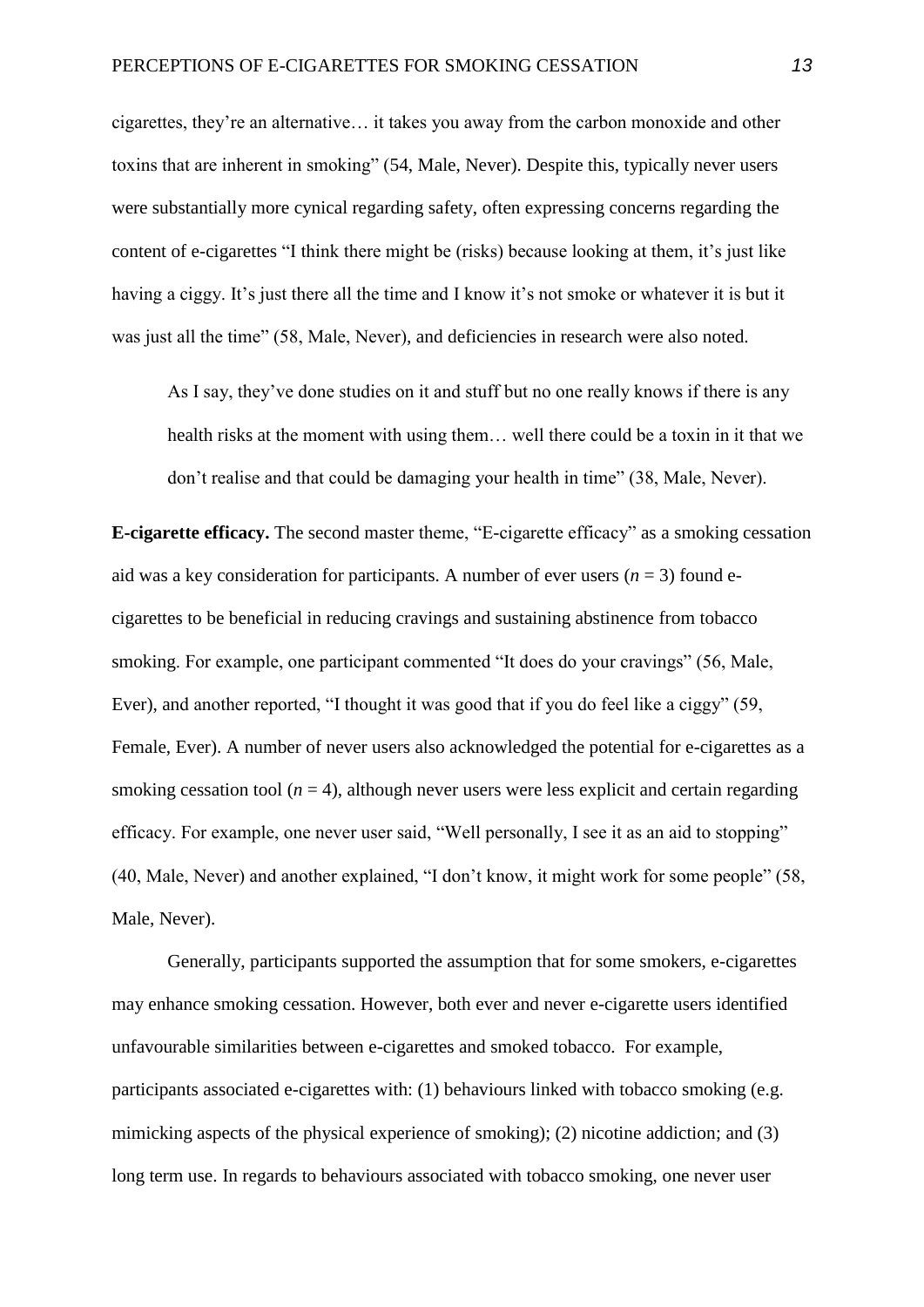commented, "I haven't tried them. They are just as bad like (as regular cigarettes) – you're still putting something in your mouth" (25, Male, Never), whilst another stated, "It has this steam of like… and the same hit that I was getting from cigarette" (59, Male, Ever). Many participants considered how e-cigarettes were associated with maintenance of habits and routines acquired through smoking. For example, one ever user commented, "… say I'm cleaning up and I'd get to finishing the hoovering or something, that's when I'd go and have (an e-cigarette), so it was keeping the habit going" (59, Female, Ever).

In relation to nicotine addiction, both ever and never users described how e-cigarette use was unfavourably associated with maintenance of nicotine dependence, "It's still nicotine filled isn't it? So, to me, you're fooling yourself really… 'cause you're still getting the nicotine that your body is craving" (34, Male, Never). Such comments suggest that long term nicotine dependence was disapproved of, independent of tobacco smoking.

With regards to long term e-cigarette use, many participants believed that e-cigarette users often become reliant on them long-term, which was typically viewed negatively, "I was speaking to a fella the other day and he's been on one of them for three years!" (56, Male, Ever). This was seemingly viewed as problematic for some participants, and acted as a deterrent to try e-cigarettes as a smoking cessation aid, "I don't think they're ever going to give up. They're just substituting rather than, or probably still smoking with it" (53, Male, Never). And "I didn't want to buy one (e-cigarette) because it still reminded me of smoking" (38, Male, Never).

Overall, beliefs surrounding the identified similarities between e-cigarettes and smoked tobacco appeared to influence perceptions of e-cigarette efficacy overall. The findings suggest that participants typically did not characterise smoking cessation success simply by cessation of smoked tobacco, but by cessation of both smoked tobacco and nicotine containing products overall. The identified similarities between e-cigarettes and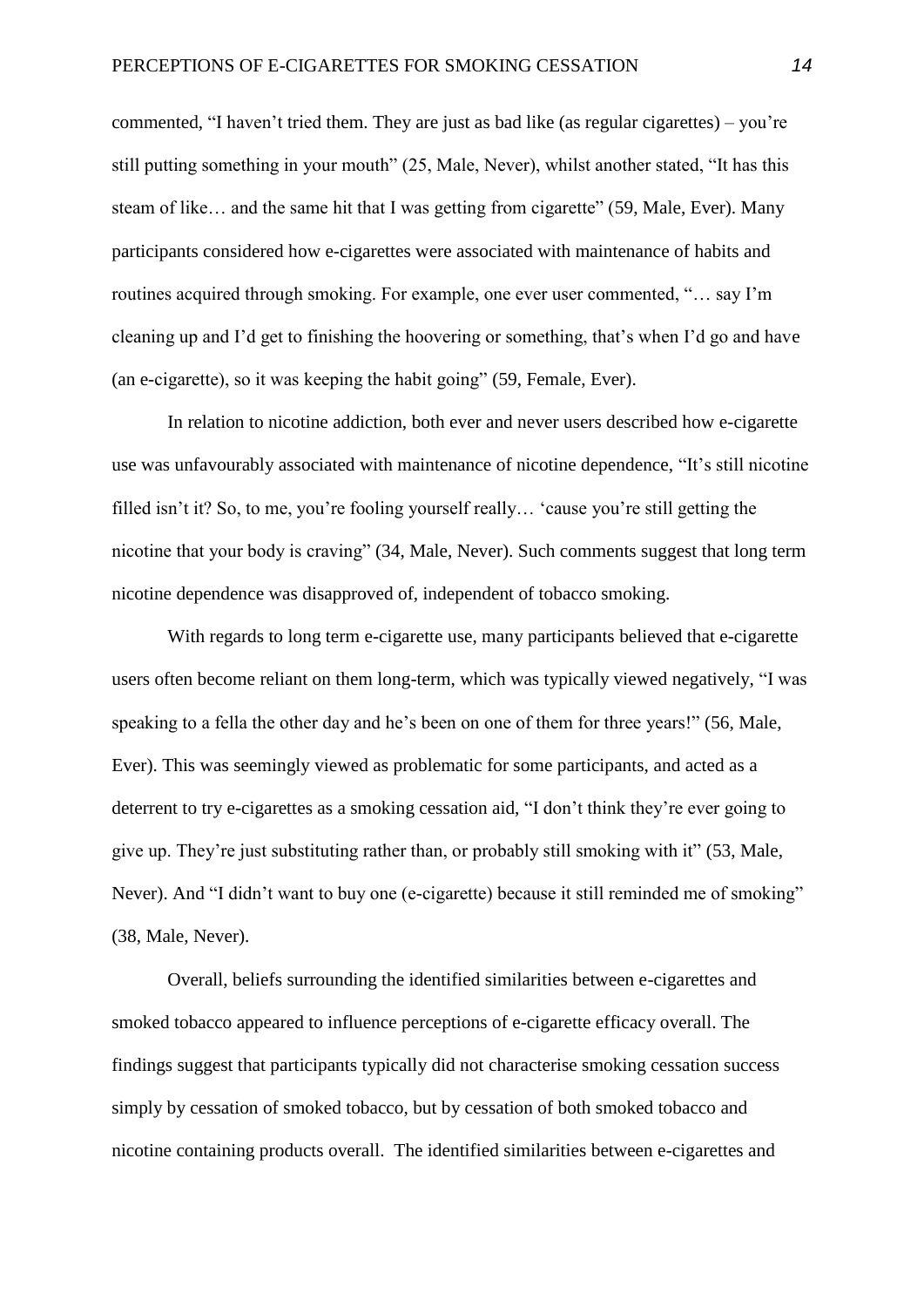smoked tobacco are undoubtedly part of the appeal for many smokers intending to quit smoking; however, many participants in the current sample explicitly described how ecigarettes reminded them of smoking, which was a deterrent of use.

## **Cues for e-cigarette use**

The last superordinate theme identified was "Cues for e-cigarette use", which was characterised by the two master themes, "Endorsement" and "Availability". This theme is influenced firstly, by the current lack of licencing with regards to e-cigarettes in the UK and plans to licence some forms of e-cigarette products in the future, and secondly, by the perceived acceptance or non-acceptance of using e-cigarettes among others.

**Endorsement.** Regardless of e-cigarette status, most participants referred to issues regarding regulation and control of e-cigarettes  $(n = 12)$ . The recent proposal for regulation of e-cigarettes was viewed positively and no participants expressed views in which regulation was opposed. The comments suggest that the lack of regulation may presently be a barrier to using e-cigarettes as a smoking cessation tool; however, the introduction of regulation may be viewed, by some, as a safety endorsement which could result in increased e-cigarette up-take.

I do think there needs to be regulations too. Well regulations may be too far but something to actually make sure they've got safe limits because I've read some of the things in the news and they were saying in some of the liquid, they were actually finding toxins (40, Male, Never).

Another participant described similar concerns and suggested a lack of trust regarding the production and distribution of e-cigarettes presently, due to the lack of regulation.

The refills on them, you can go anywhere to buy them and who's controlling it? Is it those that you're getting? … I thought you might need ah, I don't know, a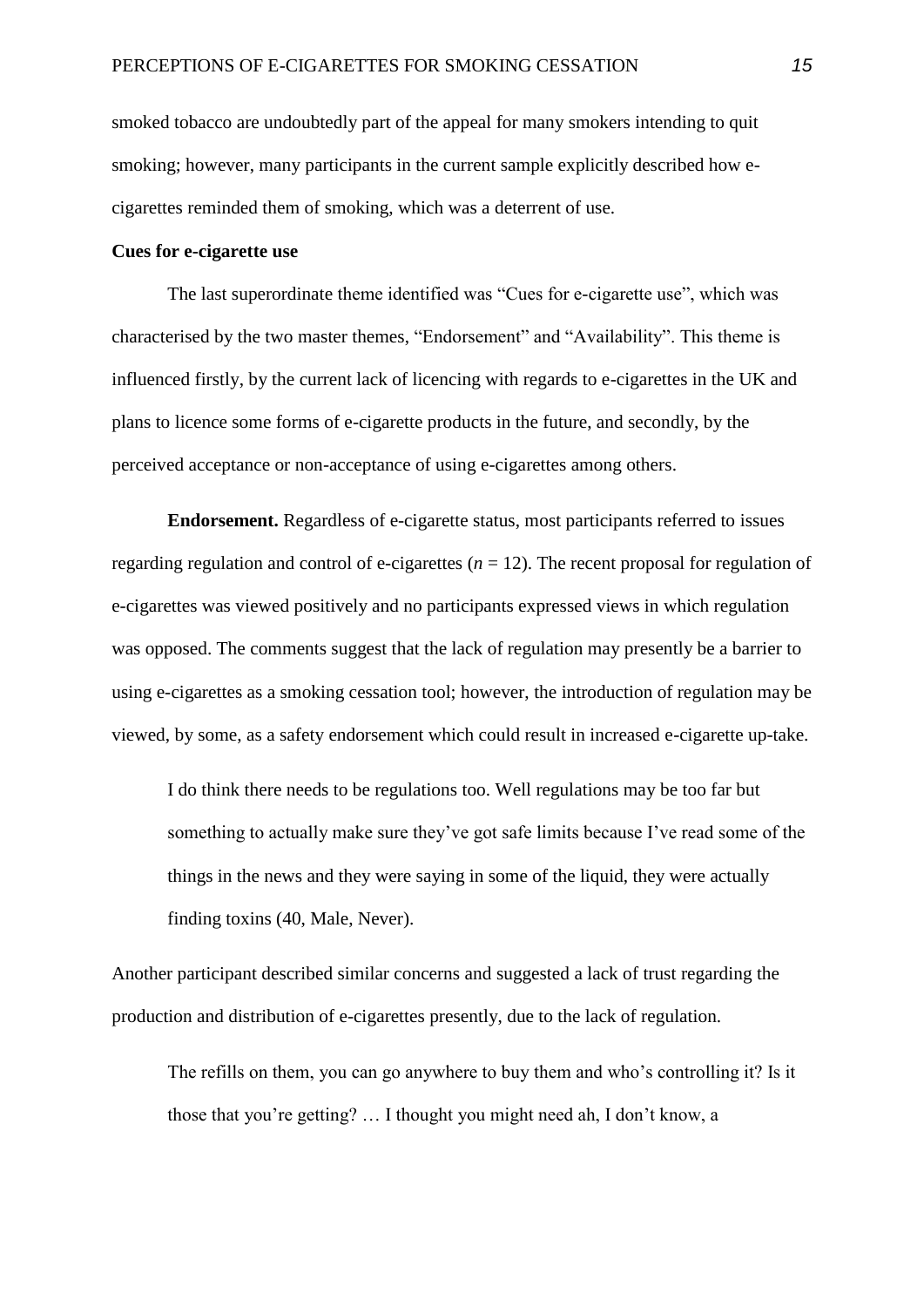prescription to go the chemist, which is sort of controlled you know (53, Male, Never).

The results suggest that regulation may be viewed as an endorsement of e-cigarettes for some participants who feel uncertain or distrustful of e-cigarette safety. However, ecigarette use within social networks appeared to be a particularly powerful cue for e-cigarette use. Five participants provided accounts of significant others who had used e-cigarettes; ever users or participants considering trying e-cigarettes were more likely to provide reports of significant others who had stopped smoking using e-cigarettes, "It could help people come off. I know a few people who have come off through them, that have, you know?" (56, Male, Ever). One participant described several significant others, who had used e-cigarettes to successfully stopped smoking, which appeared to increase his perceived efficacy of ecigarettes as a smoking cessation tool.

I know that for certain people they do work. I have two sisters and a brother. Now the entire family smoke, err, and I know both of me sisters have tried going down the electronic cigarettes route… so while it's working for her, I do consider it a good thing." (40, Male, Never)

Comments pertaining to the identified similarities between smoked tobacco and ecigarettes (as explored throughout the aforementioned theme "E-cigarette efficacy") might suggest that some participants judge other e-cigarette users, as users might be classified as smokers despite not using smoked tobacco, "I turned around and said 'What are you still smoking (an e-cigarette) for?' and he said 'because I enjoy a ciggy, I enjoy something in me hands'... I thought it was a waste of time" (56, Male, Ever). Here the participant appears to be making downward social comparisons to others attempting to quit smoking, judging their choice to use e-cigarettes as a smoking cessation tool This demonstrates how the documented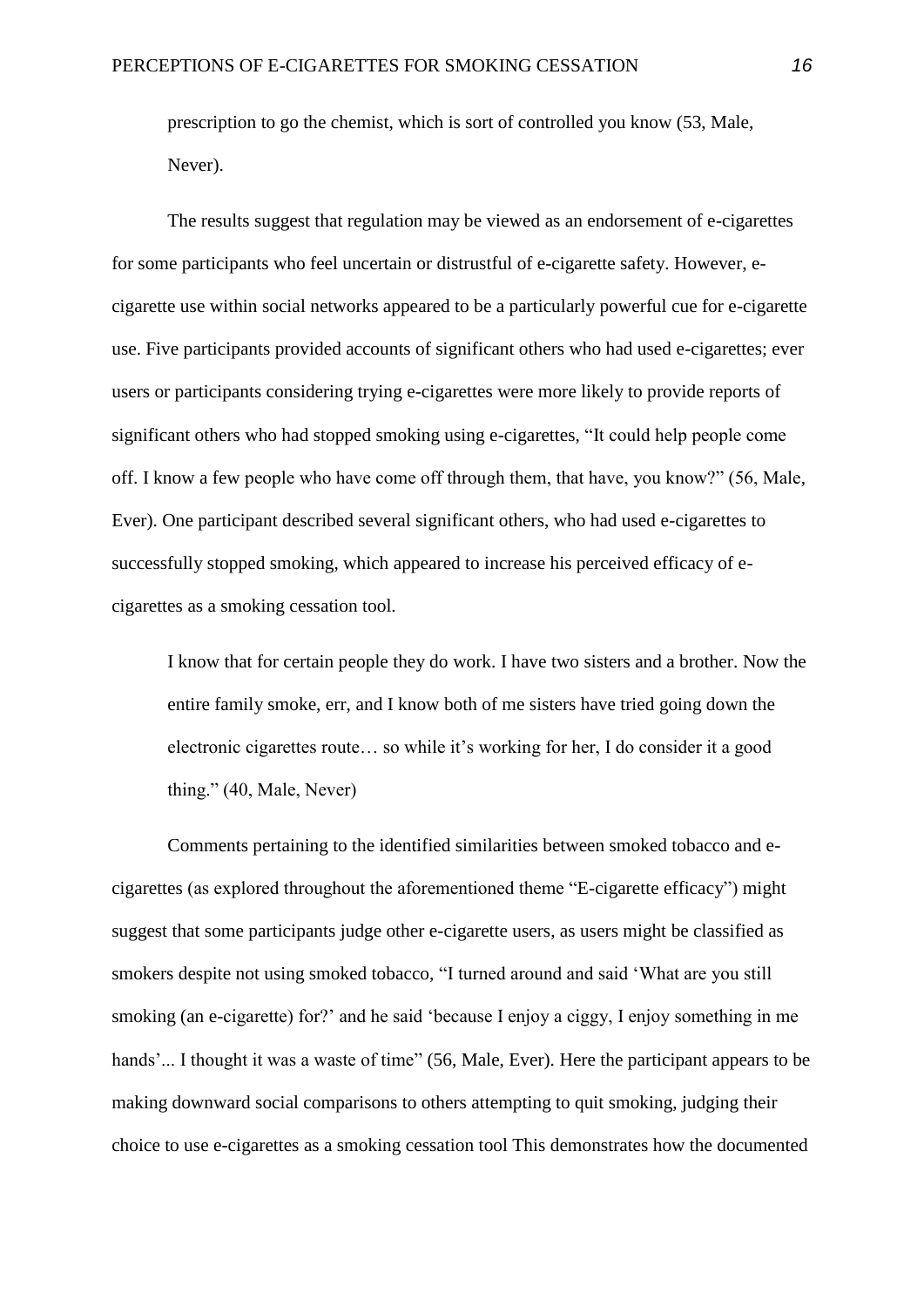use of e-cigarettes among significant others may also be perceived negatively, which demonstrates how social endorsement or even comparison, could contribute towards the formation of attitudes around social acceptability.

**Availability.** In addition to endorsement, availability appeared to be an additional cue for e-cigarette use. The majority of participants  $(n = 11)$  commented on the increasing presence of e-cigarettes in society, "Well there's a shop on (name removed) Road and I'll tell you now, every time I've gone past, it's always been packed" (49, Female, Never). Furthermore, several users were able to cite examples of local e-cigarette distributors. For example, one reported, "Well, I was going to St. John's market a couple of months ago and there was a shop that had a stall and I just said, 'Can I try one?'" (59, Male, Ever). Another ever user described a relationship with a local distributor, "I actually know someone who owns a shop who sells them" (40, Male, Ever). Never users were typically less likely to cite e-cigarette sources or distributors. Potentially, this could suggest that increased e-cigarette availability may enhance e-cigarette uptake.

Cost of e-cigarettes was also an important factor associated with availability. Whilst participants acknowledged that there were costs associated with buying e-cigarettes and the vapours. Many participants suggested that smokers were turning to e-cigarettes as a less costly alternative to smoked tobacco  $(n = 5)$ .

"Well, I think that's why a lot of people have gone for those electronic cigarettes because ok, I know apparently they're not cheap, you know, once you buy the cigarette, it's the stuff that you pay for to go in the cigarette. Obviously it's going to be cheaper than buying cheaper cigarettes" (49, Female, Never).However, one never user who expressed intentions to try e-cigarettes explicitly described how e-cigarette cost was a negative cue for use, "Yeah, well they're quite expensive aren't they? I think they should drop a little bit and give everybody a chance" (48, Male, Never). This suggests that economically deprived SSS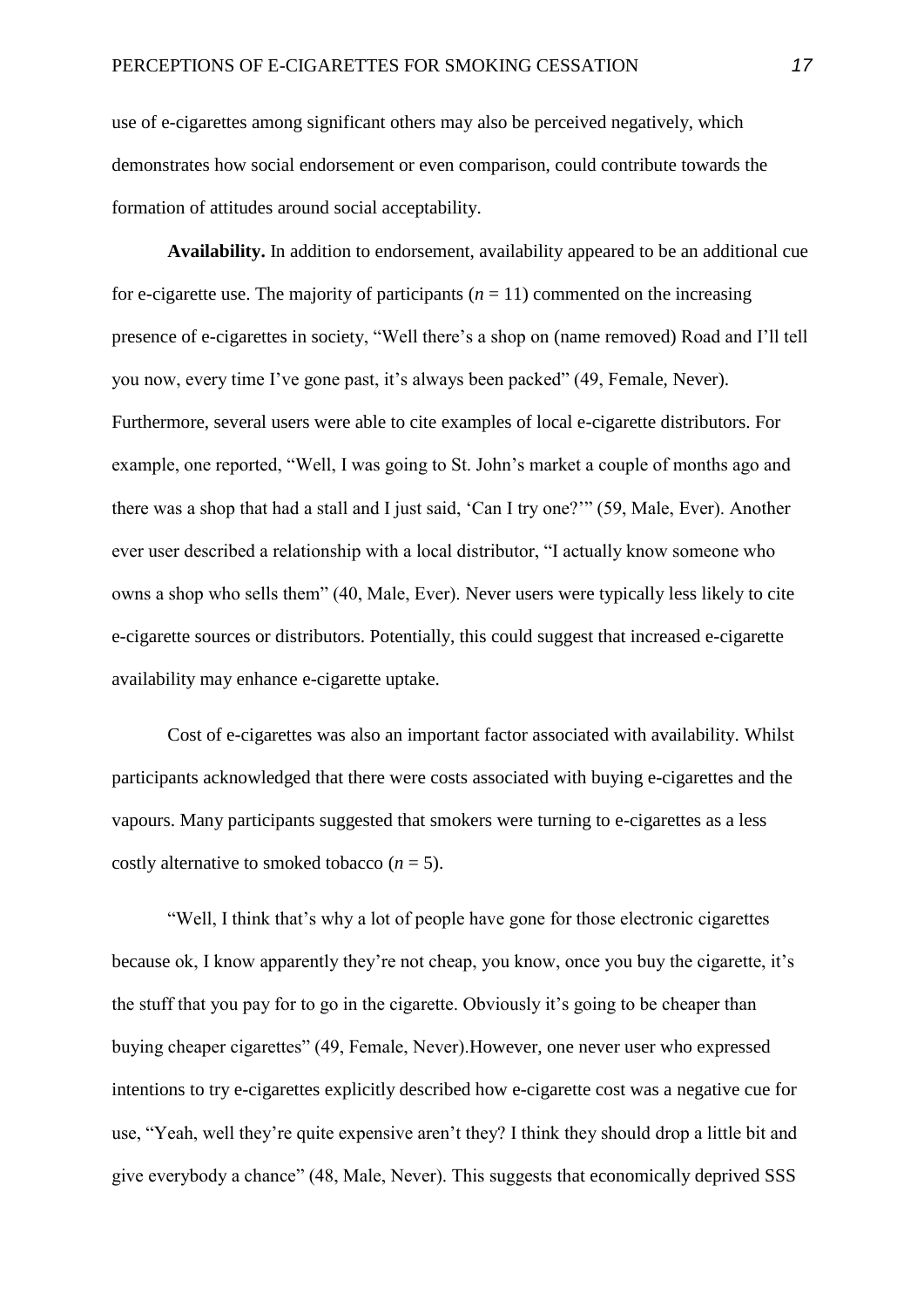users may be less likely to try e-cigarettes as cost may prevent them from being a viable option. It may be that once e-cigarettes become regulated products, should they become available via NHS prescription, more SSS users will try e-cigarettes as a smoking cessation aid.

### **Discussion**

The current study revealed that self-efficacy and beliefs regarding e-cigarettes, ecigarettes as a smoking cessation aid, and cues to e-cigarette use were pertinent themes in exploring perceptions and experiences of e-cigarettes among SSS users. Regardless of the current debate in the academic community regarding the safety and efficacy of e-cigarettes (Ashton, 2014; Watson & Forshaw, 2014), it is apparent that e-cigarettes are being used by many SSS users as an aid for smoking cessation.

Many participants were unsure as to how e-cigarettes worked, what they contained, and misunderstandings were also apparent, which contributed towards uptake. It could be that information regarding using e-cigarettes within SSS was unavailable or limited. This corresponds with previous studies, which have highlighted that practitioners often express uncertainties regarding e-cigarettes (Beard et al., 2014; Hiscock et al., 2014); further ecigarette training for SSS practitioners could improve practitioner knowledge and confidence, which in turn, could enhance service user understandings regarding e-cigarettes. Improvements in awareness and education may additionally be of importance to the general public, as most smokers do not engage in SSS.

The current findings can also be considered in reference to the Theory of Planned Behaviour (Ajzen, 1991), which might provide some guidance regarding relevant mechanisms to behavioural intentions around e-cigarette use for smoking cessation. Participants who deemed e-cigarette use as detrimental to smoking cessation more often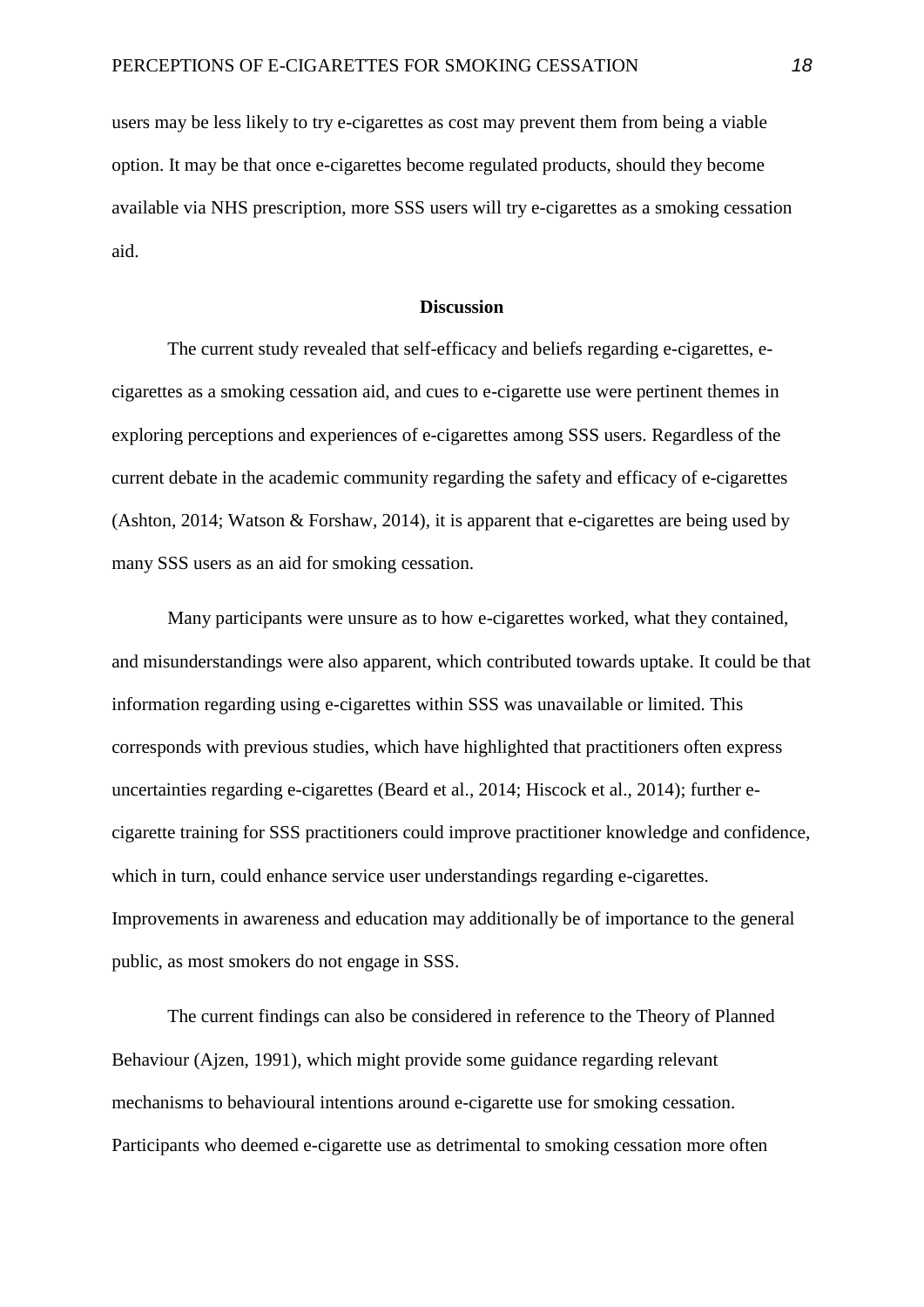exhibited negative attitudes towards them. Participants were uncertain regarding the overall safety of e-cigarettes, particularly in relation to e-cigarette content and associated potential health risks; however, participants often compared the perceived harms of using e-cigarettes to those associated with smoked tobacco. Complementary to Rogers (2003) diffusion of innovations theory, e-cigarettes were perceived to be a new product with reduced health risks compared to tobacco cigarettes; for some SSS users, this appeared to justify using ecigarettes.

The results regarding comparisons between e-cigarettes and smoked tobacco reflect previous research, whereby SSS practitioners typically expressed negative attitudes towards e-cigarette efficacy and e-cigarettes were perceived as promoting the continuation of smoking (Hiscock et al., 2014). This also fits with a previous survey of SSS users, which found that ecigarette ever users tended to perceive e-cigarettes as less harmful compared to never users (Sherratt et al., 2015). Participants needed to believe that using e-cigarettes would complement their intended goal of successfully quit smoking; however, participants appeared to be less inclined to try e-cigarettes if their perceived behavioural control regarding use was deemed low (i.e. if they deemed e-cigarettes as a negative influence on their quit attempt, potentially due to the unfavourable associations made between e-cigarettes and smoked tobacco).

In regards to normative beliefs and subjective norms many participants perceived the paucity of research and current lack of regulation as a barrier to acceptance and use. However, in 2016, products which make medicinal smoking cessation claims and/or products containing nicotine above 20mg/ml will be subjected to a medicinal regulatory regime (Medicines and Healthcare Products Regulator Agency [MHRA], 2013) and therefore, ecigarettes will be licenced by the MHRA. This is the first study that we are aware of which suggests that following regulation, many smokers will be inclined to try e-cigarettes. The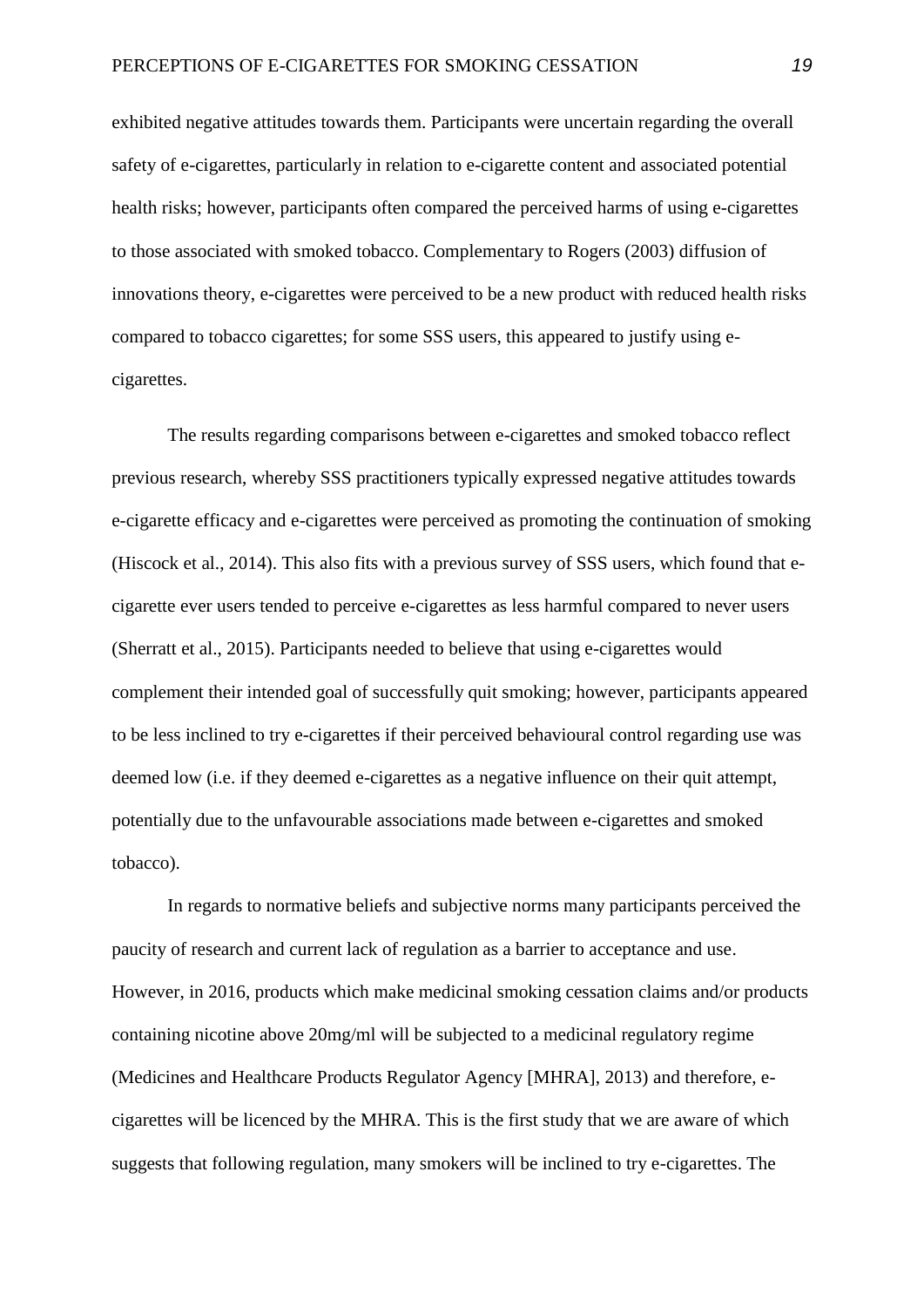results imply that risk perception will likely be reduced in line with the introduction of regulation. Moreover, following MHRA regulation of e-cigarettes, SSS may eventually recommend and prescribe e-cigarettes. This will affect the availability of e-cigarettes making them more accessible to those wanting to stop smoking, particularly those who receive help with prescriptions and perceive cost to be a barrier to use. This has important implications for SSS provision and should therefore be explored further.

In relation to social acceptability, service users who viewed e-cigarettes as a continuation of smoking and perceived them as more harmful were less likely to have tried ecigarettes. Physiological and behavioural associations were identified between smoked tobacco and e-cigarettes, such as the hand-to-mouth action and maintained nicotine dependence. These observed similarities evoked disapproval, particularly among never users who verbalised no intention to try e-cigarettes. "Cigarette-like enjoyment" has previously been suggested as a benefit of e-cigarette use (Barbeau, Burda, & Siegel, 2013; McQueen, Tower, & Sumner, 2011); however, the current study demonstrates how such similarities can be perceived by some as negative and therefore, could discourage use.

Lastly, the findings imply a close relationship between social endorsement and social acceptability; participants with an approving significant other who had used e-cigarettes were inclined to view e-cigarettes as an acceptable smoking cessation tool. Social relationships have been shown to influence an individual's likelihood of engaging in a health risk or promoting behaviour such as smoking cessation (Gough, Fry, Grogan, & Conner, 2009); therefore, social reactions pertaining to e-cigarette acceptability may promote or discourage use.

There are a small number of research limitations that should be considered. Firstly, associations between e-cigarette ever use and specific beliefs were identified but causality cannot be inferred. A longitudinal study might be necessary to fully explore the role of beliefs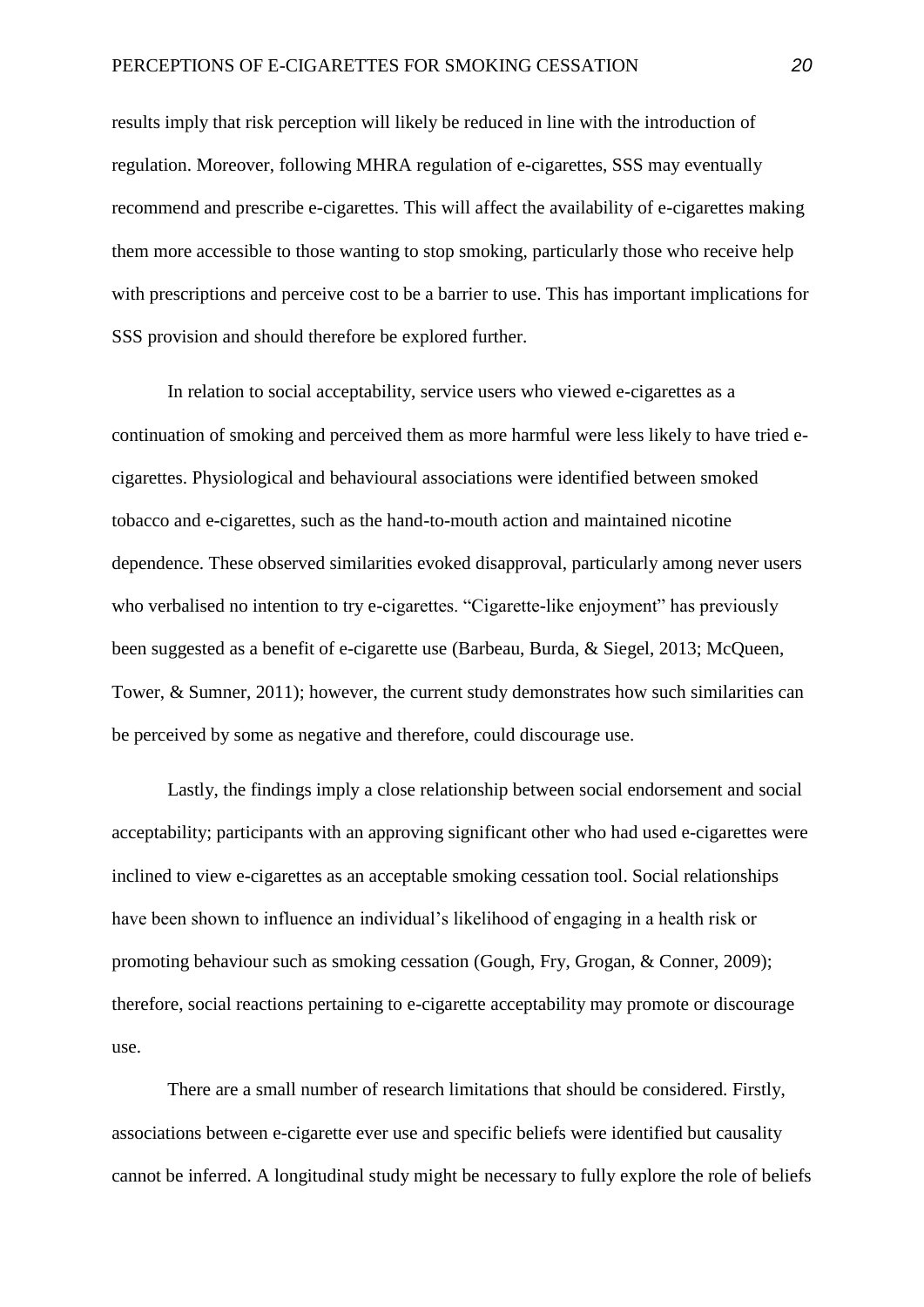on e-cigarette uptake or intention among SSS users. Secondly, as participants were recruited from a SSS in the Northwest of England, the results may not necessarily be representative of all service users across all SSS in the UK, or internationally. Lastly, although twenty participants were recruited, ever e-cigarette users, current smokers, females, and minority ethnicities were arguably under-represented in the sample, however, the study aimed to represent service user attitudes overall, as opposed to specifically e-cigarette users in service. Service users were the focus of the current study, which also highlights that the views expressed by participants are unlikely to be representative of current and recent former smokers not accessing services.

In conclusion, this study highlighted various potential factors implicated in e-cigarette uptake and indicated uncertainties and misunderstandings among service users. Comprehensive practitioner training should improve service user confidence regarding ecigarette use and help to avoid misconceptions. A public health campaign regarding the regulation and use of e-cigarettes as a smoking cessation aid may also influence social acceptability and normative beliefs. Ultimately, it is important that smokers are provided with accurate and up-to-date information regarding e-cigarette use. Better education will enable smokers to make informed treatment choices and therefore, may enhance smoking cessation success.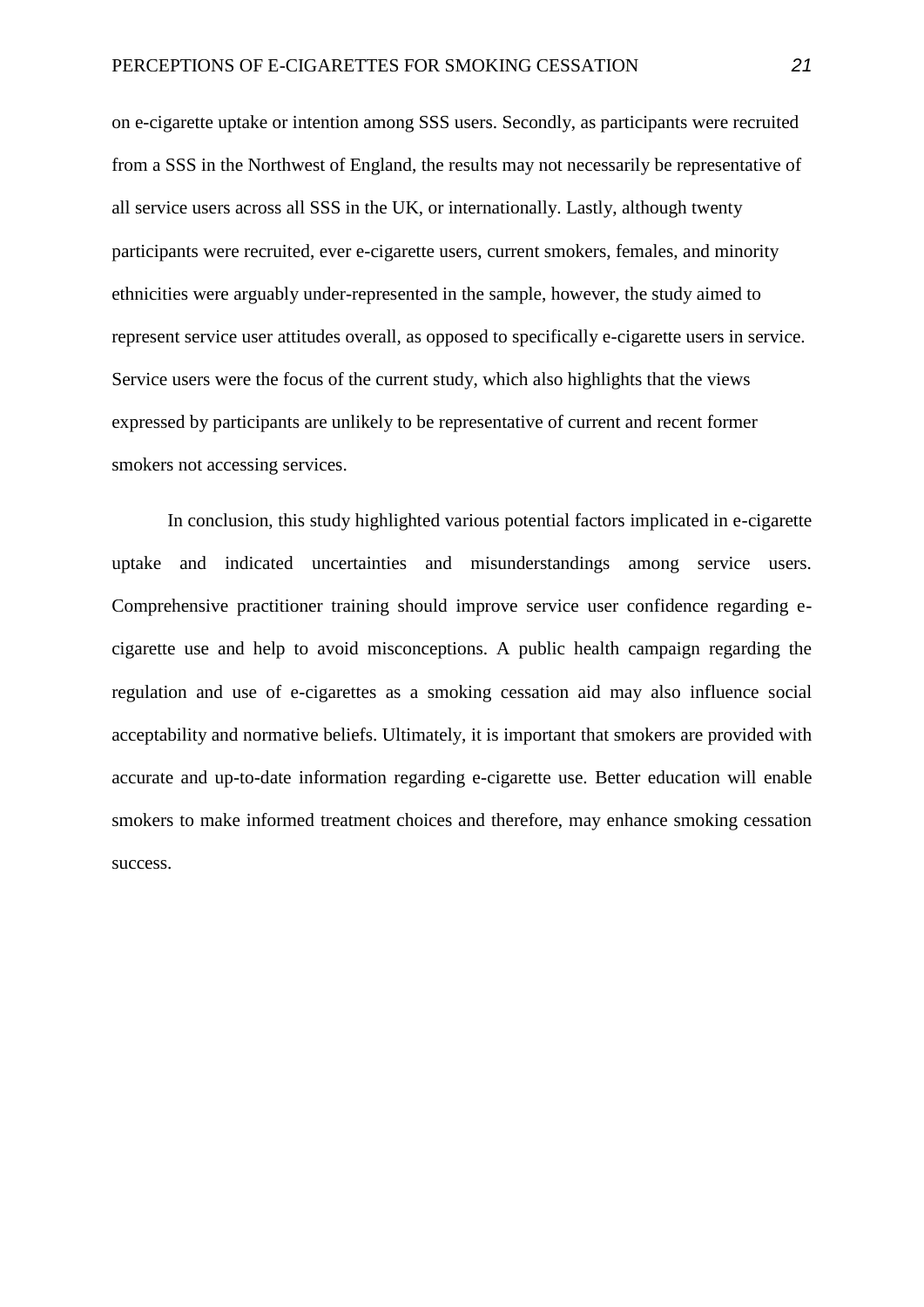#### **References**

- Ajzen, I. (1991). The theory of planned behavior. *Organizational Behavior and Human Decision Processes, 50*(2), 179-211. doi: http://dx.doi.org/10.1016/0749- 5978(91)90020-T
- Allehebi, R. O., Khan, M. H., & Stanbrook, M. B. (2015). *Efficacy and safety of electronic cigarettes for smoking cessation: A systematic review*. Paper presented at the American Thoracic Society International Conference, Denver, Colorado. Retrieved 26th May 2015, from http://www.atsjournals.org/doi/abs/10.1164/ajrccmconference.2015.191.1\_MeetingAbstracts.A3715
- Ashton, J. R. (2014). Regulation of electronic cigarettes. *BMJ, 349*, g5484. doi: 10.1136/bmj.g5484
- Barbeau, A. M., Burda, J., & Siegel, M. (2013). Perceived efficacy of e-cigarettes versus nicotine replacement therapy among successful e-cigarette users: a qualitative approach. *Addiction Science & Clinical Practice, 8*(3), 1. doi: 10.1186/1940-0640-8-5
- Bauld, L., Angus, K., & De Andrade, M. (2014). *E-cigarette uptake and marketing: A report commissioned by Public Health England*. London: Public Health England.
- Beard, E., Brose, L. S., Brown, J., West, R., & McEwen, A. (2014). How are the English Stop Smoking Services responding to growth in use of electronic cigarettes? *Patient Educ Couns, 94*(2), 276-281. doi: 10.1016/j.pec.2013.10.022
- Braun, V., & Clarke, V. (2006). Using thematic analysis in psychology. *Qualitative Research in Psychology, 3*(2), 77-101. doi: 10.1191/1478088706qp063oa
- Braun, V., & Clarke, V. (2014). What can "thematic analysis" offer health and wellbeing researchers? *International Journal of Qualitative Studies on Health and Well-being, 9*, 10.3402/qhw.v3409.26152. doi: 10.3402/qhw.v9.26152
- Ferguson, J., Bauld, L., Chesterman, J., & Judge, K. (2005). The English smoking treatment services: One-year outcomes. *Addiction, 100 Suppl 2*, 59-69. doi: 10.1111/j.1360- 0443.2005.01028.x
- Glanz, K., Rimer, B. K., & Viswanath, K. (2008). *Health behavior and health education: Theory, research, and practice* (4th ed.). San Francisco, CA: Jossey-Bass.
- Gough, B., Fry, G., Grogan, S., & Conner, M. (2009). Why do young adult smokers continue to smoke despite the health risks? A focus group study. *Psychol Health, 24*(2), 203- 220. doi: 10.1080/08870440701670570
- Hiscock, R., Goniewicz, M. L., McEwen, A., Murray, S., Arnott, D., Dockrell, M., & Bauld, L. (2014). E-cigarettes: Online survey of UK smoking cessation practitioners. *Tob Induc Dis, 12*(1), 13. doi: 10.1186/1617-9625-12-13
- Irvine, A., Drew, P., & Sainsbury, R. (2013). 'Am I not answering your questions properly?' Clarification, adequacy and responsiveness in semi-structured telephone and face-toface interviews. *Qualitative Research, 13*(1), 87-106. doi: 10.1177/1468794112439086
- Judge, K., Bauld, L., Chesterman, J., & Ferguson, J. (2005). The English smoking treatment services: Short-term outcomes. *Addiction, 100 Suppl 2*, 46-58.
- McQueen, A., Tower, S., & Sumner, W. (2011). Interviews with "vapers": Implications for future research with electronic cigarettes. *Nicotine & Tobacco Research, 13*(9), 860- 867. doi: 10.1093/ntr/ntr088
- McRobbie, H., Bullen, C., Hartmann-Boyce, J., & Hajek, P. (2014). Electronic cigarettes for smoking cessation and reduction. *Cochrane Database Syst Rev, 12*, Cd010216. doi: 10.1002/14651858.CD010216.pub2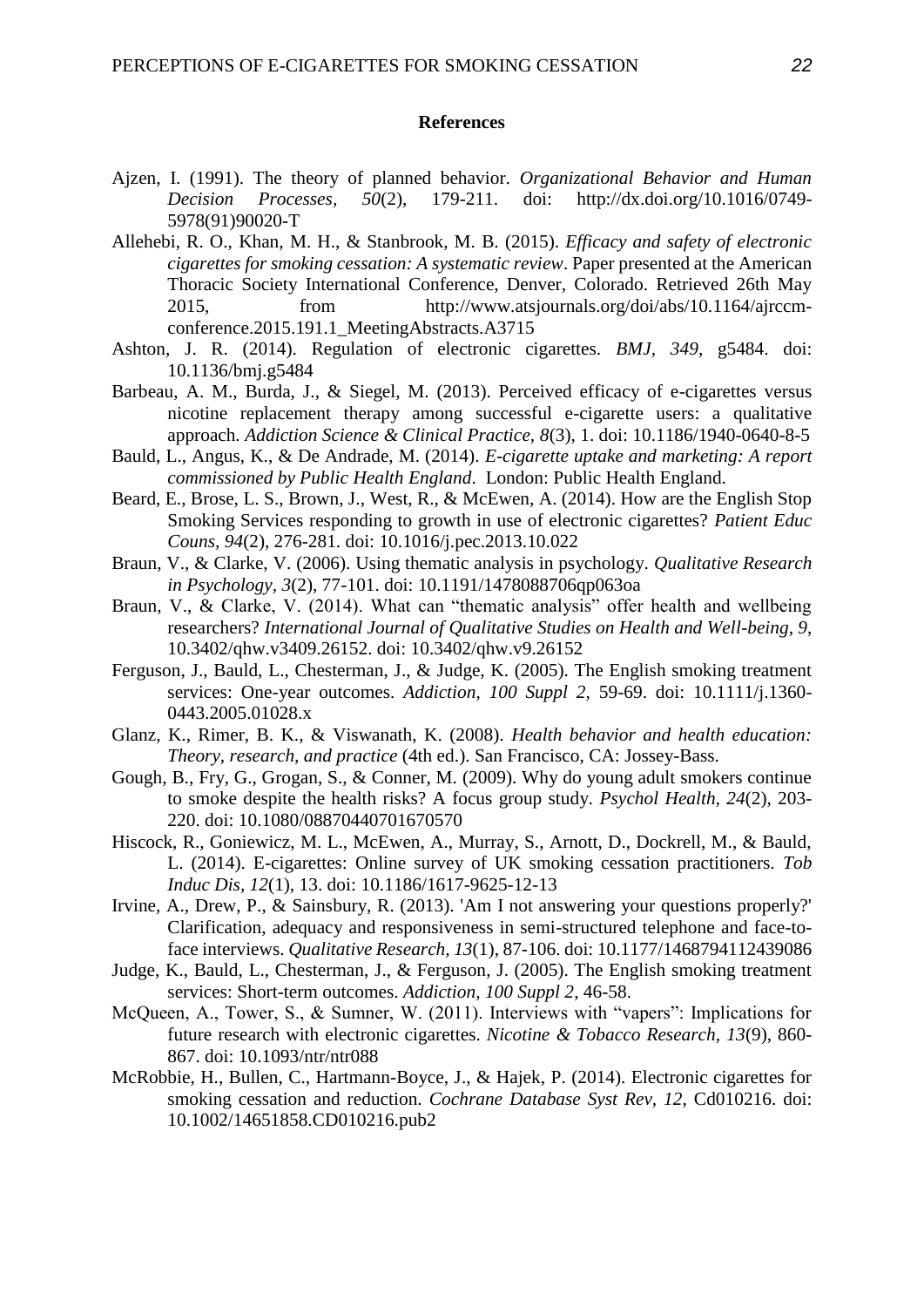- Medicines and Healthcare Products Regulator Agency [MHRA]. (2013). Nicotine Containing Products. Retrieved 5th September 2014 (Archived by WebCite® at http://www.webcitation.org/6I89OvSYh)
- National Centre for Smoking Cessation and Training. (2014). Electronic cigarettes. London: NCSCT.
- National Institute for Health and Care Excellence (NICE). (2013). Public health guidance 45. Tobacco: Harm-reduction approaches to smoking. Retrieved 10th December 2014, from http://www.nice.org.uk/guidance/PH45
- QSR International. (2012). NVivo 10 [computer software]. Retrieved from http://www.qsrinternational.com
- Rogers, E. M. (2003). *Diffusion of innovations*. New York: Free Press.
- Sherratt, F. C., Marcus, M. W., Robinson, J., Newson, L., & Field, J. K. (2015). Electronic cigarette use and risk perception in a Stop Smoking Service in England. *Addiction Research & Theory, 23*(4), 336-342. doi: doi:10.3109/16066359.2015.1006629
- Smith, J. A., Michie, S., Stephenson, M., & Quarrell, O. (2002). Risk Perception and decisionmaking processes in candidates for genetic testing for Huntington's disease: An interpretative phenomenological analysis. *J Health Psychol, 7*(2), 131-144. doi: 10.1177/1359105302007002398
- Watson, M. C., & Forshaw, M. (2014). Re: Regulation of electronic cigarettes. *BMJ*, *349*(g5484). doi: http://dx.doi.org/10.1136/bmj.g5484
- West, R., Beard, E., & Brown, J. (2015). Trends in electronic cigarette use in England [PowerPoint slides]. Retrieved 20th May 2015, from http://www.smokinginengland.info/latest-statistics/
- West, R., & Brown, J. (2014). Electronic cigarettes: Fact and faction. *The British Journal Of General Practice: The Journal Of The Royal College Of General Practitioners, 64*(626), 442-443. doi: 10.3399/bjgp14X681253